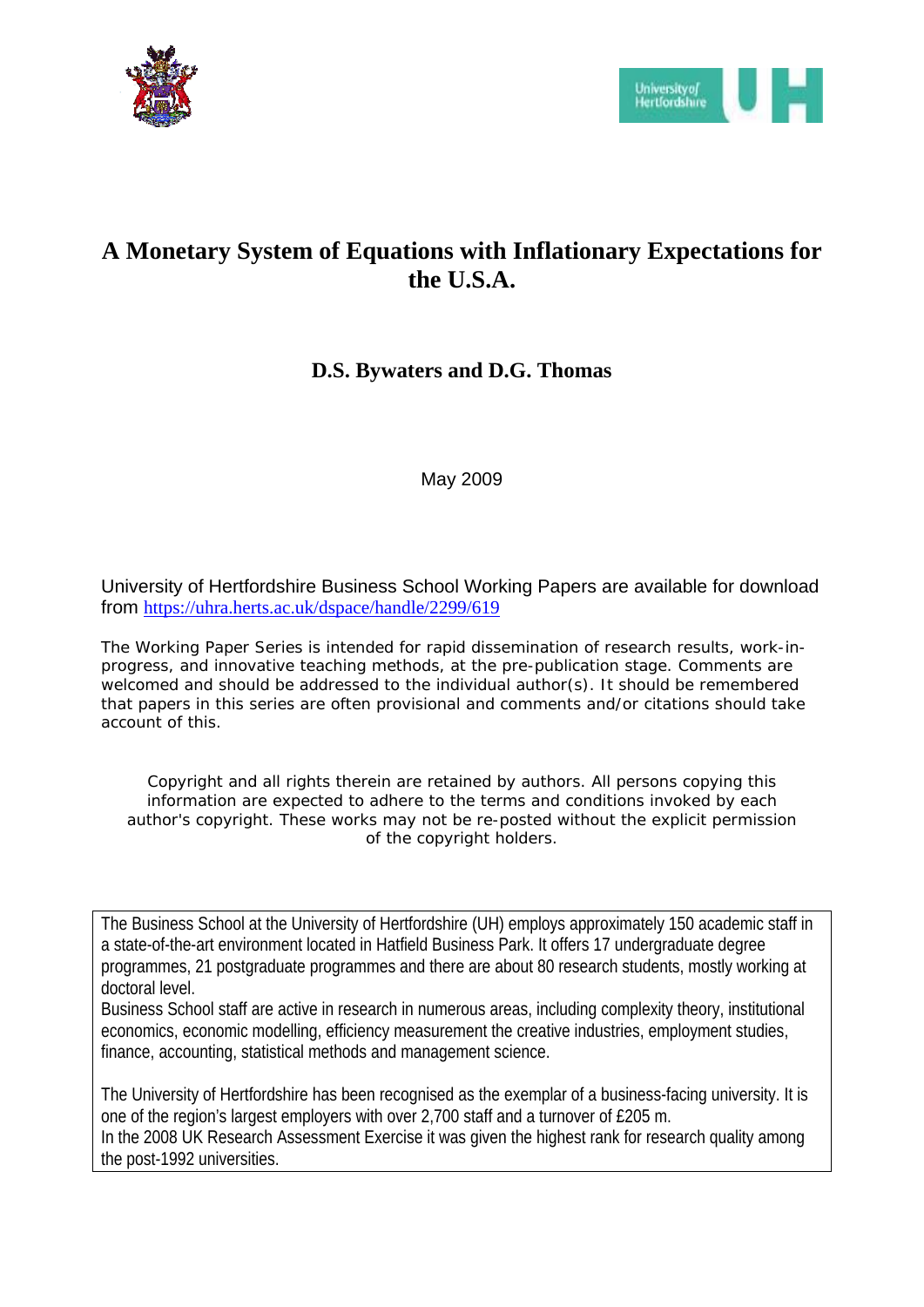**Abstract**: The paper is an empirical investigation that places Livingston's expectations of the Consumer Price Index (CPI) with the rate of inflation centre stage in a monetary system of equations with real money balances, output, employment, Federal Government debt and interest rates. The modelling approach is a Vector Auto-Regressions (VARs) scheme employing quarterly, observational data sets from U.S.A, spanning the period of 1959 to 2007. One of the important tasks is to find stationary processes for the CPI and the price expectations, which entails explaining the second-differences within the error-corrections, and using first-differences in the formation of co-integrating vectors, because the agents view them as levels in the long-run.

**By**: Bywaters, D. S. and Thomas, D.G.

**J.E.L.Classification**: C50, D84, E31, E40, H63

**Key words**: Expectations, Inflation, Money.

**University of Hertfordshire**, Business School, de Havilland Campus, Hatfield, AL10 9AB, England, U.K.

**E-Mail Address**: d.g.thomas@herts.ac.uk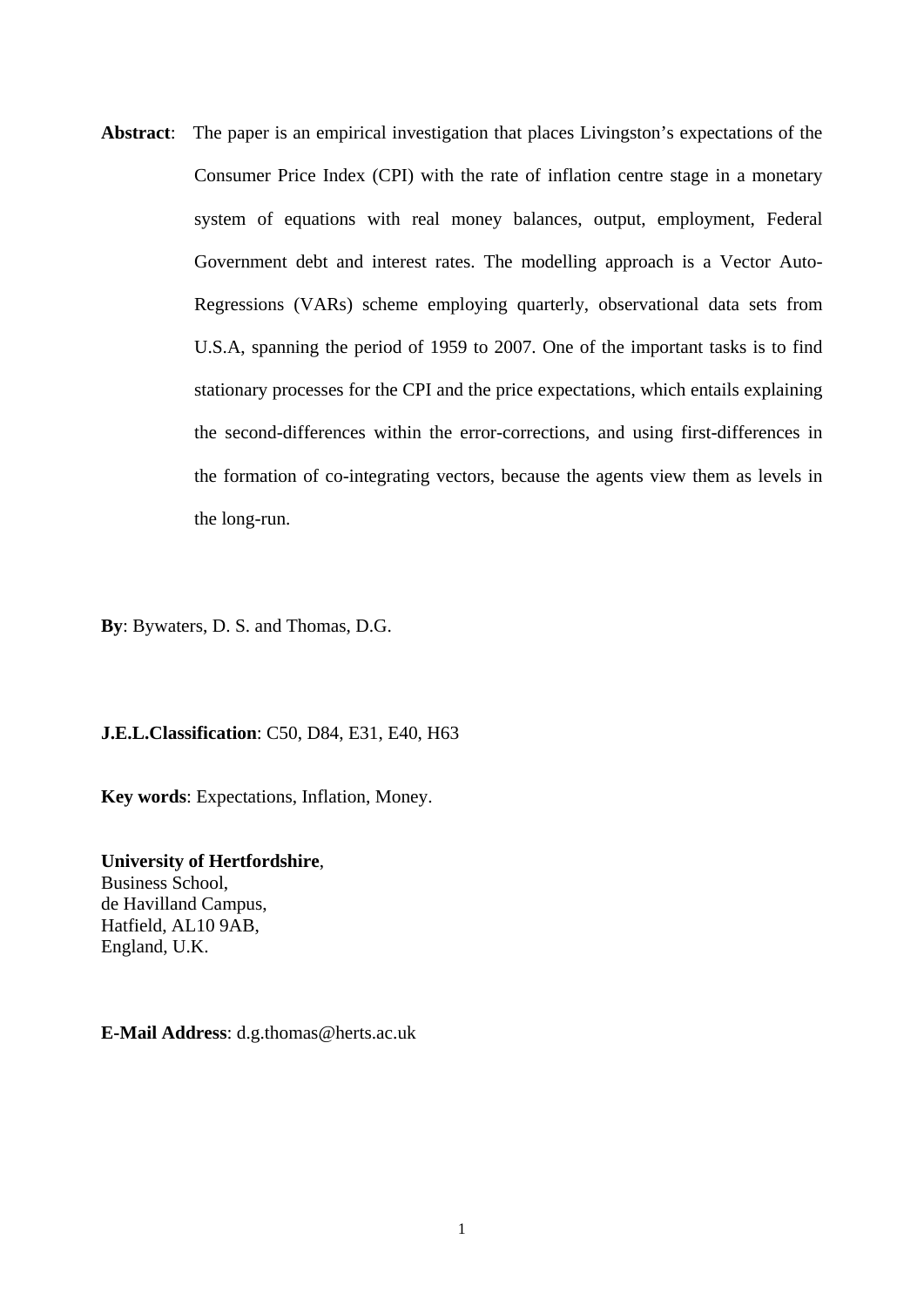## **Introduction1**

1

Individual agents in an economy interact with each other in conditions of uncertainty, leading to the desirability of forming explicit expectations about inflation based on the Consumer Price Index (CPI). In this empirical investigation, expectations are derived from the Livingston Survey, started in 1947 (see Appendix A). The analysis entails transforming the observations into meaningful, quarterly estimates, although the raw data are from half-yearly surveys.

In a number of studies, such as Morana and Bagliano  $(2007)$ , there has been a neglect of expectations, as well as modelling the chosen price index (or its logarithm) in the light of the first-difference, which is not necessarily a stationary process. The empirical evidence presented in this research study, however, suggests that agents view expectations and the rate of inflation the first-difference of the logarithm of the price index - as level variables in the long-run equilibrium process. The stationary tests imply that the second-differences are the correct variables that require modelling in the overall system of error-corrections. These encapsulate the short-run dynamics of the variables of interest in the system, which are the deviations from equilibrium (Enders, 2004).

An important part of the empirical analysis borrows concepts from the Swedish economist, Knut Wicksell (1936). His theoretical work emphasised the balance between the "market" and the "natural" rates of interest for equilibrium in an economy. This balance involves both inflation and expectations, because the "natural rate" is essentially a real variable, whereas the "market rate" is nominal. This study makes the assumption that Wicksell's "market" and "natural" rates

<sup>&</sup>lt;sup>1</sup> The writers would like to thank Dr. Tim Parke and Dr. Chris Tofallis for their helpful comments on the drafting of the paper.

<sup>&</sup>lt;sup>2</sup> Another recent study by De Grauwe and Polan (2005) adopts a similar approach, but neglects many important variables.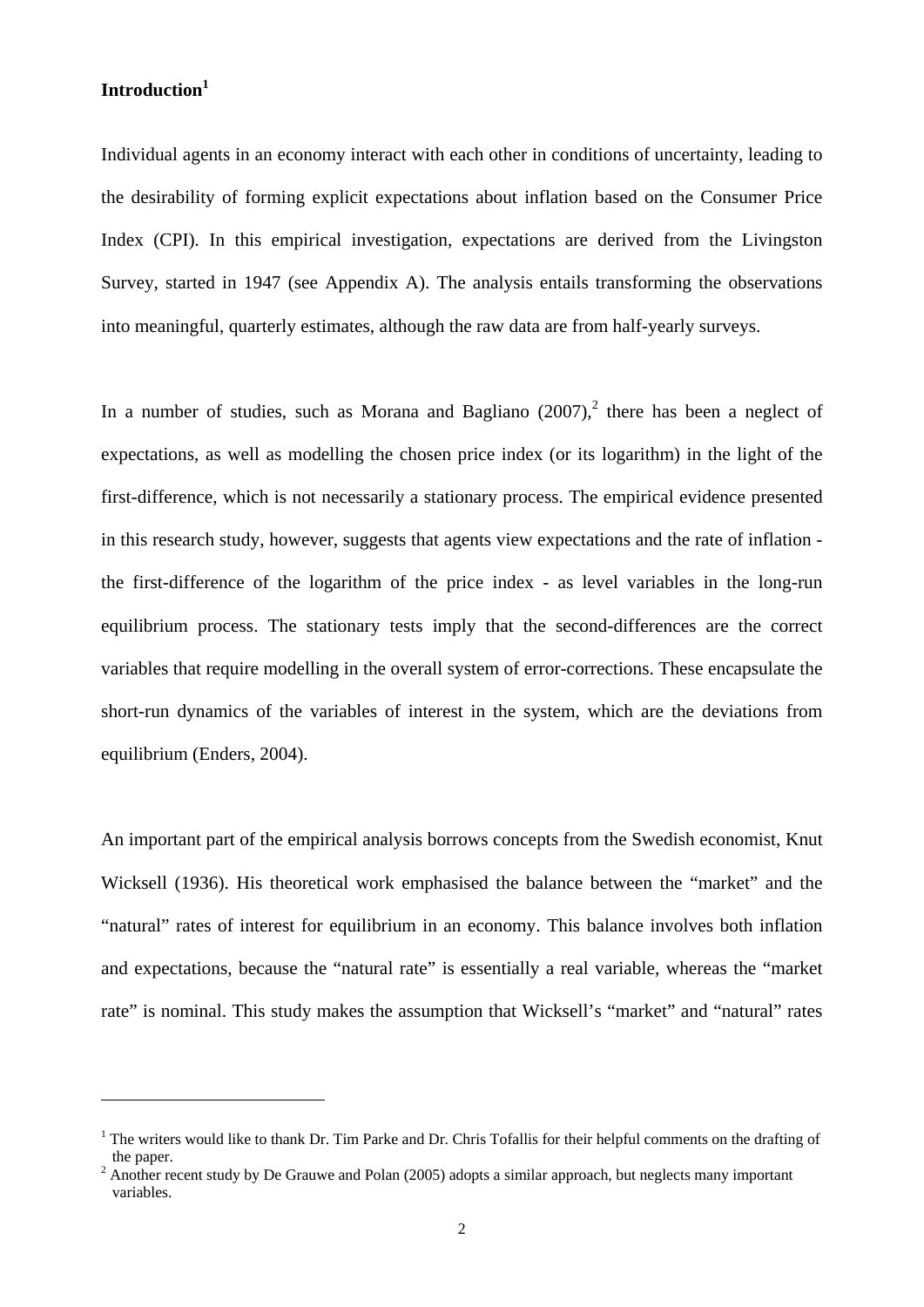of interest involve short-term as well as long-term rates interacting with inflation and expectations.

The system involves the demand and supply of money and Federal Government debt deflated by the CPI as well as real income, output and employment, which hopefully forms important information from the product side of the economy. The employment variable is included on account of the relationship to the rate of unemployment, and therefore reflects the level of uncertainty in the formation of expectations in the economy.

The plan of the discussion, then, is to first outline the theoretical model of expectations. Second, to present the general econometric framework of the VARs system. Third, to define the variables embodied in the vectors of interest and discuss the data sets involved in the empirical analysis. Fourth, to present the statistical results relating to the long-run co-integrating mechanisms: the indicated number of vectors, the results of their estimation and possible solutions calculated from them. Fifth, various general error correction equations are subjected to 'Hendryfication' in order to derive the specific models. Those insignificant quantities that have no statistical contribution to make in the overall empirical picture are removed, leaving the significant elements of the short-run dynamics and the equilibrating co-integrating vectors. The empirical analysis is undertaken using *Microfit* Econometric Software.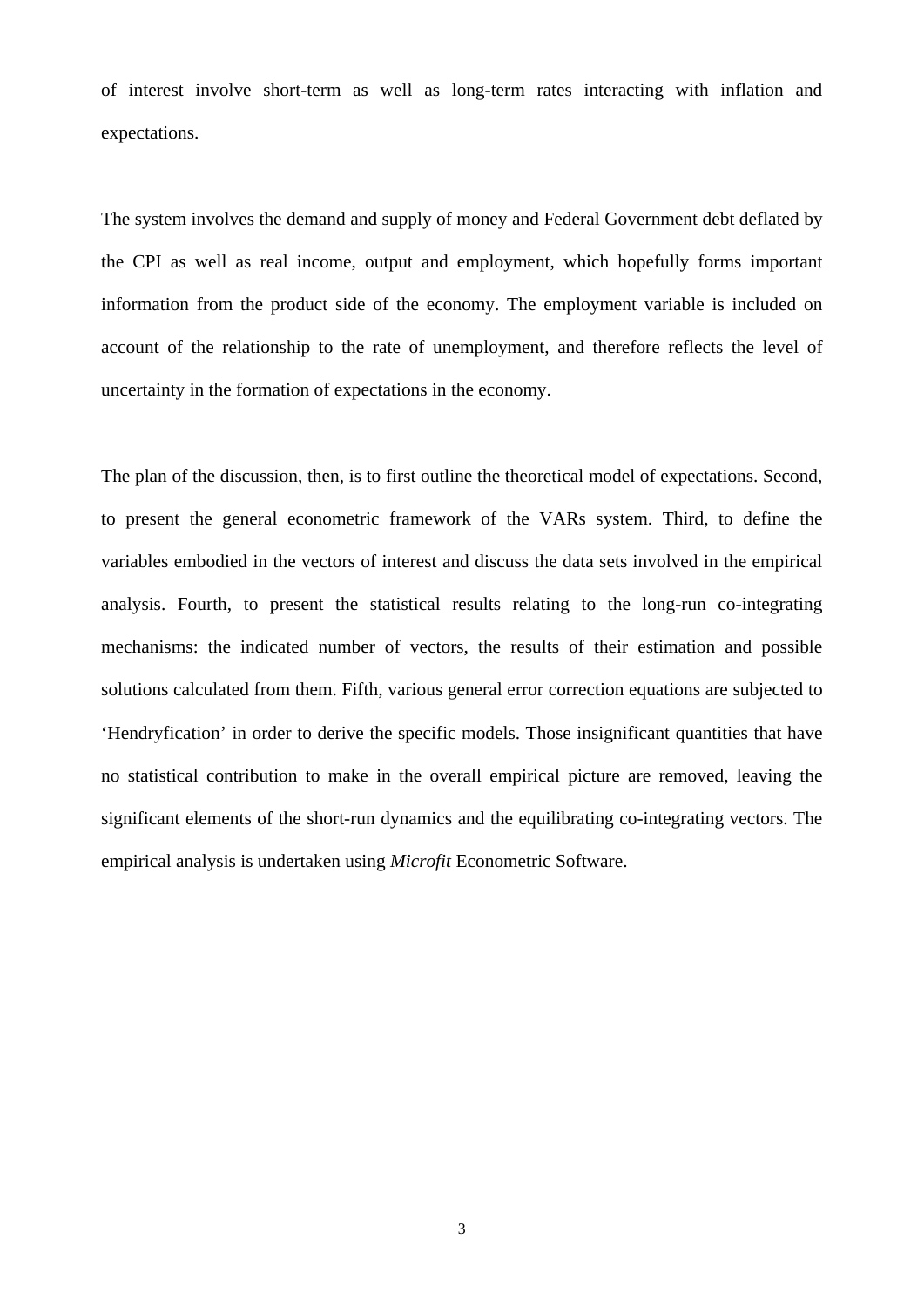# **The Theoretical Model**

The theoretical starting point is with Keynes (1936), who depicts the significance of expectations and their unstable nature within the economy. His theoretical analyses of the level of employment, the demand for money, the level of capital expenditure and the trade cycle all depend crucially on expectations. For instance, in analysing the determination of the level of employment, Keynes wrote:

*Thus the behaviour of each individual firm in deciding its daily output will be determined by its short-run expectations – expectations as to the cost of output on the various possible scales and expectations as to the sale-proceeds of this output…..It is upon these various expectations that the amount of employment which the firms offer will depend. The actually realised results of the production and scale of output will only be relevant to employment in so far as they cause a modification of subsequent expectations* (Keynes, 1936, p.47)*.* 

The difficulty is that he treats expectations as exogenous, which means they are outside of the model and then cannot be determined by the mechanism of the theory. This is, however, an erroneous assumption, because expectations in the first instance are perceived as a qualitative entity, evolving from the inter-play of short-run dynamics, and arising from the imperfect information, knowledge and complexity that flows from disequilibrium of variables within the macro economy. Thus the formation of expectations is qualitative in nature, but this fact does not mean they cannot be endogenized within the edifice of the model, or transformed into quantitative constructs for analysis (Thomas, 1995).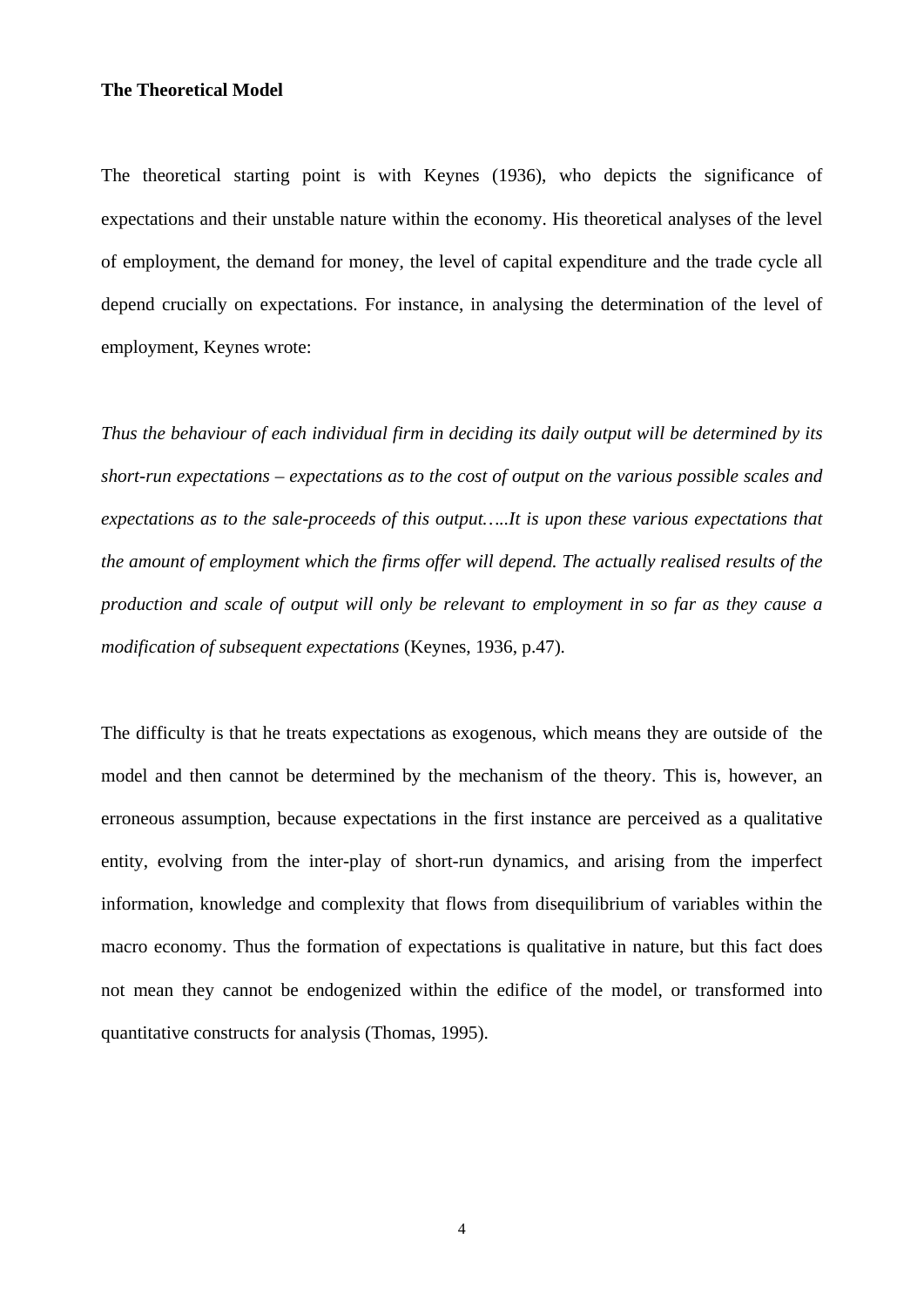The formation and measurement of expectations could well be based on bounded rationality and inter-dependence of economic actors. The majority of agents may in fact seek to minimise costs of expectations formulation by relying on forecasts formed by others. Such is the case of the 'naïve' agents with little or no resources available for gathering and processing data (Bywaters and Thomas, 2008). Those agents with the skills and resources to form expectations from the available, imperfect information are likely to be the 'alphas' of the 'pack'. They are a small number of professional experts who possess the economic acumen (or knowledge) to perceive expectations and understand their transformation into a quantitative format. They form expectations of inflation ( $\pi^A$ ) in period *t* for *t*+1, that is  $\pi^A_{t,t+1}$ , based on the available, incomplete information set, *I*, at period *t*, namely

$$
\pi_{t,t+1}^A = (\pi_{t-1} / I_t), \tag{1}
$$

where  $\pi_{t-1}$  is the actual rate of inflation from the previous period.

This 'alpha' group is small relative to the majority of agents, which means that the dissemination of expectations will initially be slow, followed by a sudden acceleration as the majority of 'followers' of the 'pack' convert to the change in predictions in an adaptive manner. This asserts that the 'followers' will formulate expectations from the 'alphas' by the extent that their prior predictions have now changed, that is

$$
\pi_{t,t+1}^F = \pi_{t-1,t}^A + \lambda(\pi_{t,t+1}^A - \pi_{t-1,t}^A), \qquad (0 \le \lambda \le 1),
$$
 [2]

where  $\lambda$  equals the expectations coefficient of the 'followers', which translates the fraction of the extent that the current expectations have now changed, adding to the previous period's rate to form the expected value in period  $t$  for  $t+1$ . This is followed by a slow-down as the 'stragglers' reluctantly fall into line, adapting to the majority's expectations of the future inflation, specifically in the form of

$$
\pi_{t,t+1}^N = \alpha \pi_{t,t+1}^F \tag{3}
$$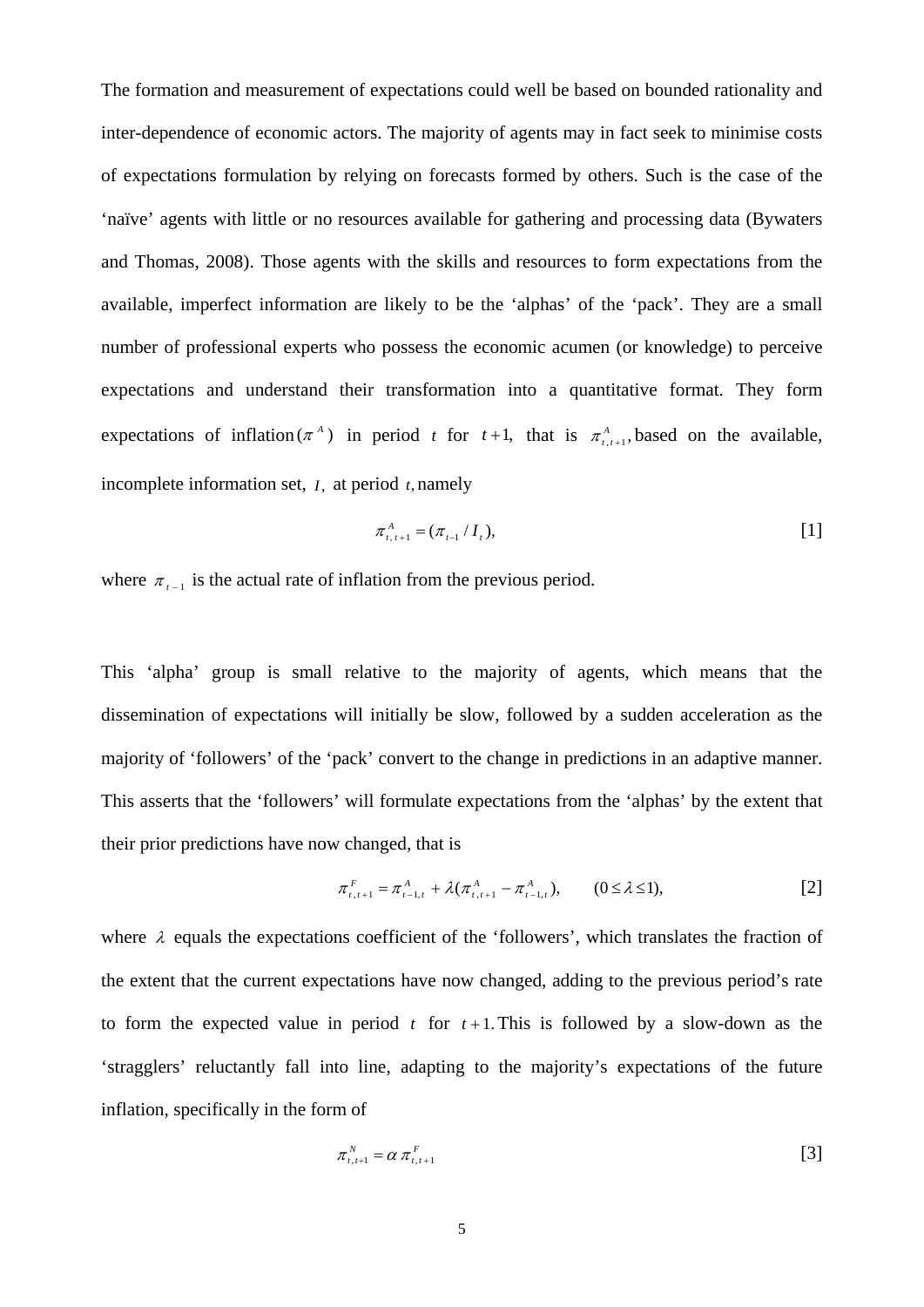This sequence of dispersion of the initial expectations formed by the 'alphas' and the degree of interdependence implies a non-linear process of diffusion<sup>3</sup>, which can be captured by the logistic function denoted as follows<sup>4</sup>:

$$
\pi_{t,t+1}^A = (1 + \exp^{-(\beta_0 + \beta_1 \pi)})^{-1}.
$$
 [4]

The expectations of the 'alphas' should, at some stage, reflect into the actual data,  $\pi$ . In fact, the expectations will be related to the true rate by a proportional coefficient,  $\beta_1$  and a constant,  $\beta_0$ .

The key component, therefore, in generating this process of diffusion is the formation of the expectations by the 'alphas' of the 'pack'. These are the agents endowed with the capacity to perceive the direction of inflation thanks to their economic knowledge, understanding of how the economy functions, and the expertise to convert this awareness into a quantitative format. The predicament, however, is that even though these agents are experts, they will be dominated by their own beliefs in which economic theory is the correct one, leading to various subsets of macro variables that determine the formation of expectations. This means that the information set of these 'alpha' agents as a whole will be wide-ranging in terms of the focus variables that lead them to form predictions of the change in the CPI.

Nevertheless, it is not implausible to assume the 'Hendryfication' process within a system of equations as part of the empirical analysis of pinpointing the various macro entities contributing most weight in the formation of the overall average expectation that is formed by the diverse 'alphas' when put into the aggregate form. As a result, it is necessary to adopt a number of macro variables that come from a number of economic theories to expose the information set of the 'alphas' within a system of equations<sup>5</sup>.

1

<sup>&</sup>lt;sup>3</sup> This factor is absent from the traditional rational expectations explanation.

<sup>&</sup>lt;sup>4</sup> For further details on how to form a log-linear approach see Bywaters and Thomas (2008).

<sup>&</sup>lt;sup>5</sup> The 'Hendryfication' process is the general-to-specific approach to econometric modelling, which is outlined by Hendry himself in his articles of 1983 and 1987.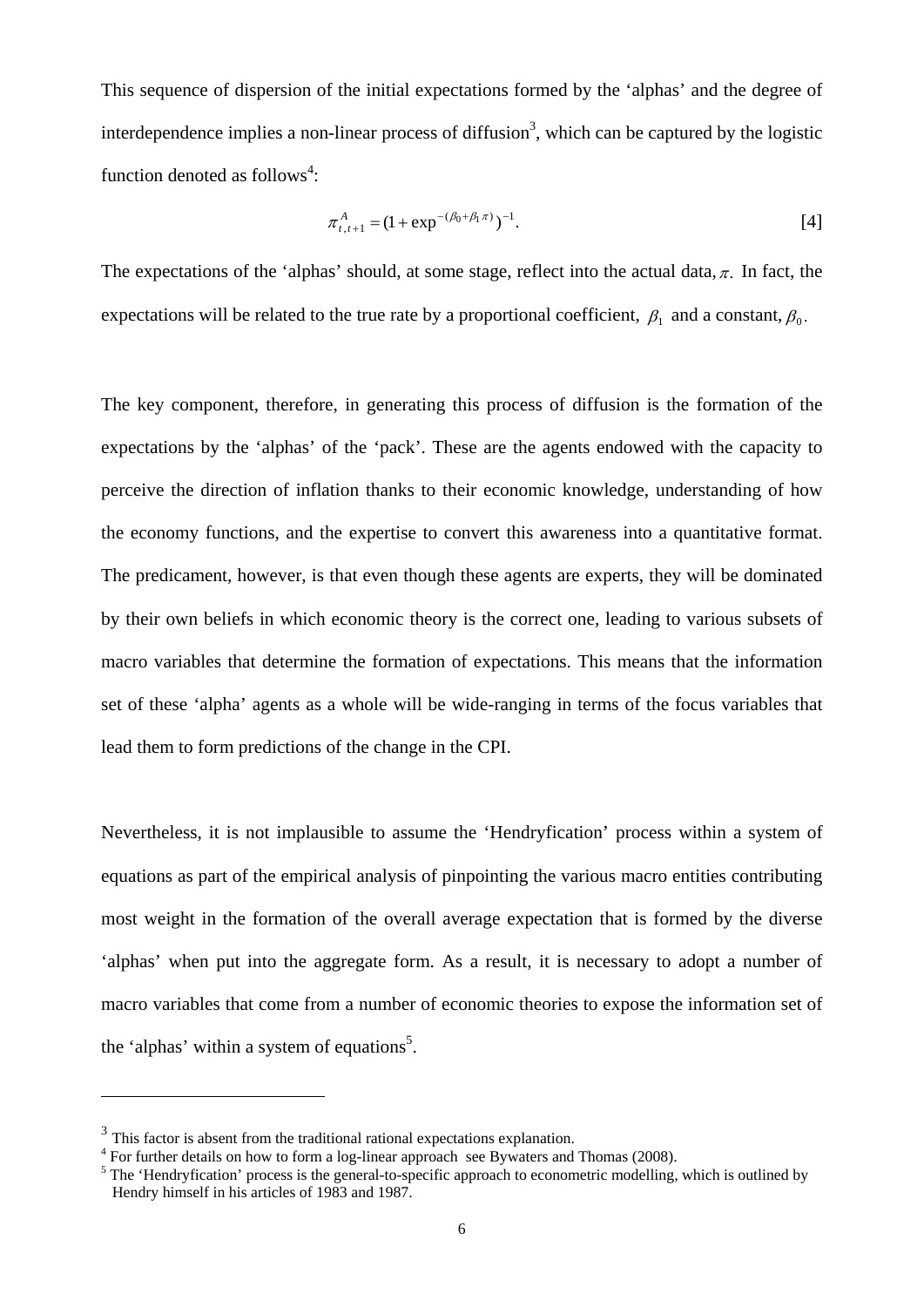#### **Econometric Framework**

It follows from above that the list of macro variables given below by various diverse theories is likely to form part of the information set that determines expectations, which can be represented in the general format as

$$
\Delta Z_t = V + B_1 \Delta Z_{t-1} + \alpha \beta Z_{t-1} + B_2 \Delta Z_{t-2} + \dots + B_K \Delta Z_{t-k} + \phi d_t + \varepsilon_t,
$$
\n[1]

where  $d_t$  represents a vector of non-stochastic variables such as structural break dummies, but not the intercept, which can be included separately as *V* if required in the general empirical analysis, or restricted to lie within  $Z_{t-1}$  of [1].  $\varepsilon$ , is a column vector of random values, which may be contemporaneously correlated with one another but are assumed to be nonautocorrelated over time.  $Z_t$  is also a column vector of observations at time *t* with *K* denoting the maximum lag period on the explanatory variables within the model, namely

$$
Z_t = (RM_t, RB_t, RGB_t, E_t, r_{2t}, r_t, r_{30t}, r_{m t}, \Delta P_t, \Delta P_{t+1}^E, Y_t, C)',
$$
\n[2]

- where  $RM_t$  = Real money balances, derived by taking the log of the money as measured by M2 minus the log of the Consumer Price Index (CPI),
	- $RB<sub>i</sub>$  = Real monetary base, estimated by adopting the log of the St. Louis monetary base deflated by the logarithm of the CPI  $(\ln P_t)$ ,
	- $RGD$ <sub>r</sub> = Real debt is based on the log format of the total public debt owed by the Federal government minus the  $(\ln P_t)$ ,
	- $E_t$  = The rate of employment, derived from the following log format: ln (100 U), where U is the rate of unemployment,
	- $r_{2 t}$  = The own rate of M2,
	- $r<sub>t</sub>$  = The three-month, Treasury bill rate, representing the Federal, short-run opportunity cost of holding money,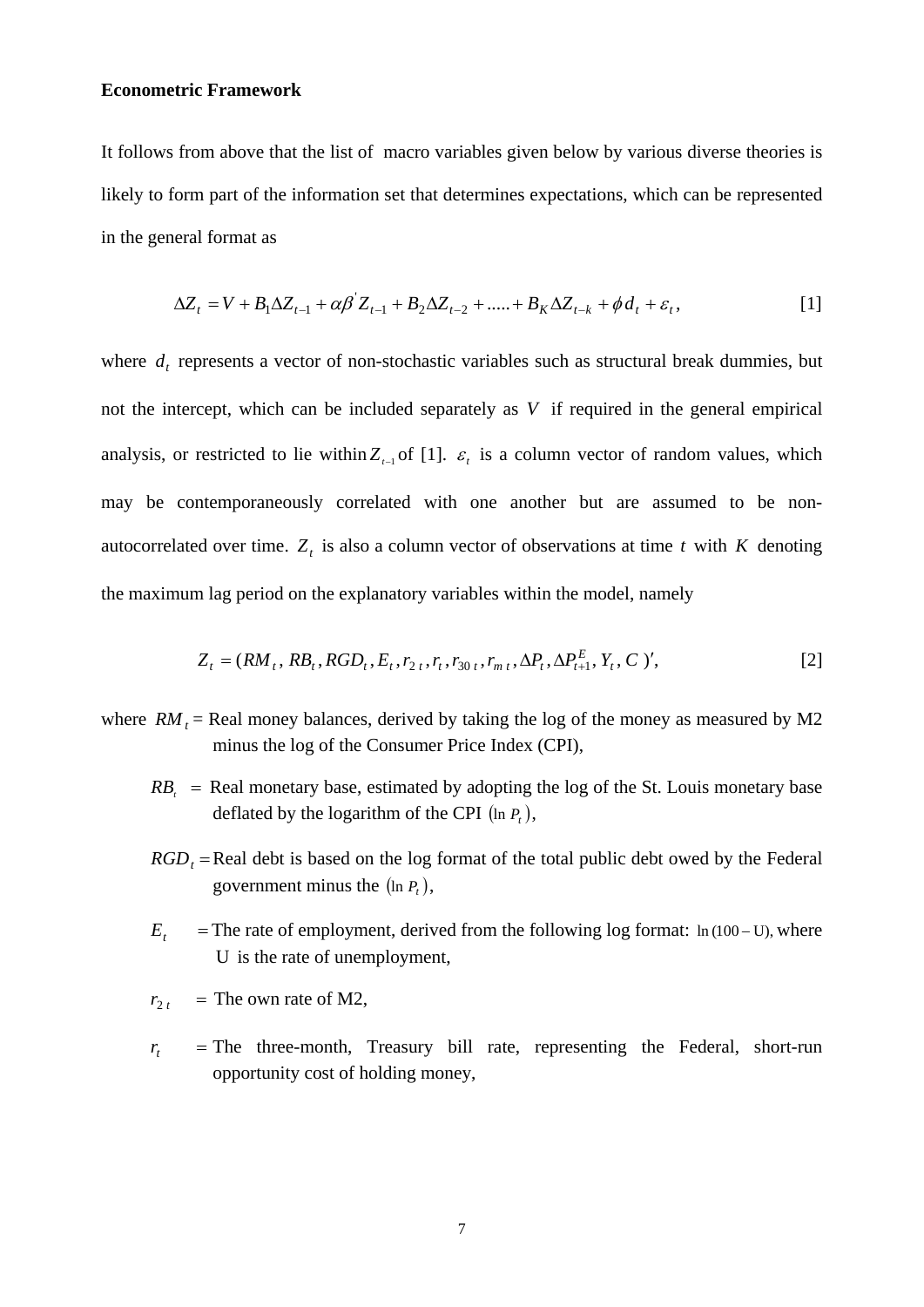- $r_{30 t}$  = The thirty-year, Treasury bill rate, denoting the Federal, long-run opportunity cost of possessing money<sup>6</sup>,
- $r_{m,t}$  = Moody's corporate bond yield, indicating the commercial, long-run opportunity cost of retaining money,
- $\Delta P_t$  = The rate of inflation derived by taking the logarithmic expression of  $\ln p_t - \ln p_{t-1} \approx \frac{P_t - P_{t-1}}{\ln P_{t-1}}$  or  $\frac{P_t - P_{t-1}}{\ln P_{t-1}}$ .  $1 \quad \bigcup \quad P_{t-1}$  $\frac{p_t - p_{t-1}}{n}$  or  $\frac{p_t}{n} - 1$ ⎠ ⎞  $\parallel$ ⎝ <sup>⎛</sup> <sup>−</sup> <sup>−</sup> <sup>−</sup> <sup>≈</sup>  $_{-1} \approx \frac{p_t - p_{t-1}}{p_{t-1}}$  or  $\frac{p_t}{p_{t-1}}$ *t t*  $p_{t-1} \approx \frac{p_t - p_{t-1}}{p_{t-1}} \left( \text{or } \frac{p_t}{p_t} \right)$ *p*  $p_t - \ln p_{t-1} \approx \frac{p_t - p}{p_t}$
- $\pi_{t+1}^{A}$  = The Livingston expectations of the rate of inflation over the next six months, based on the CPI<sup>7</sup>, divided by two because of the use of converted, quarterly changes,
- $Y_t$  = Log of real income, based on real gross domestic product (GDP)<sup>8</sup>,
- $\Delta P_{\perp}^R$  = The logarithmic growth rate of the real price of oil, based the West Texas intermediate spot price and the CPI,
- $C =$  Intercept terms, in this case, restricted to lie within the co-integrating vectors.

All raw observations were obtained from *Fred Databank* at the Federal Bank of St. Louis*,*  except for the Livingston expectations*,* which were obtained from the Philadelphia Reserve Bank<sup>9</sup>. All variables were seasonally adjusted except the rates of interest. They are in the form of  $In(1 + r/100) \approx r$ . The stationarity of the data sets was checked: all the various series achieved this condition on first-difference, except the CPI, expectations and the real price of oil, which required the second-difference to reflect the dominance of permanent shocks. Thus, the rate of inflation and the growth rate in the real price of oil along with the expectations were treated as level variables in the determination of the co-integrating vectors.

1

 $6$  The origin of this data set employed differences in the three-month, the ten- and twenty-year rates (including the estimates) to derive the thirty-year over the period, 1959 Q1 to 1976 Q4 in the first instance, and then subsequently between 2002 Q1 and 2005 Q4 to complete the series.

 $\sqrt{7}$  For more details, see Appendix [A] for the derivation of the observations used.

<sup>&</sup>lt;sup>8</sup> For a summary of the "recent modifications in the U.S.A. of official measures of GDP" see Maddison (2003).

<sup>&</sup>lt;sup>9</sup> For the Federal Reserve Bank of St. Louis see http://www.research.stlouisfed.org/fred2/. In the case of the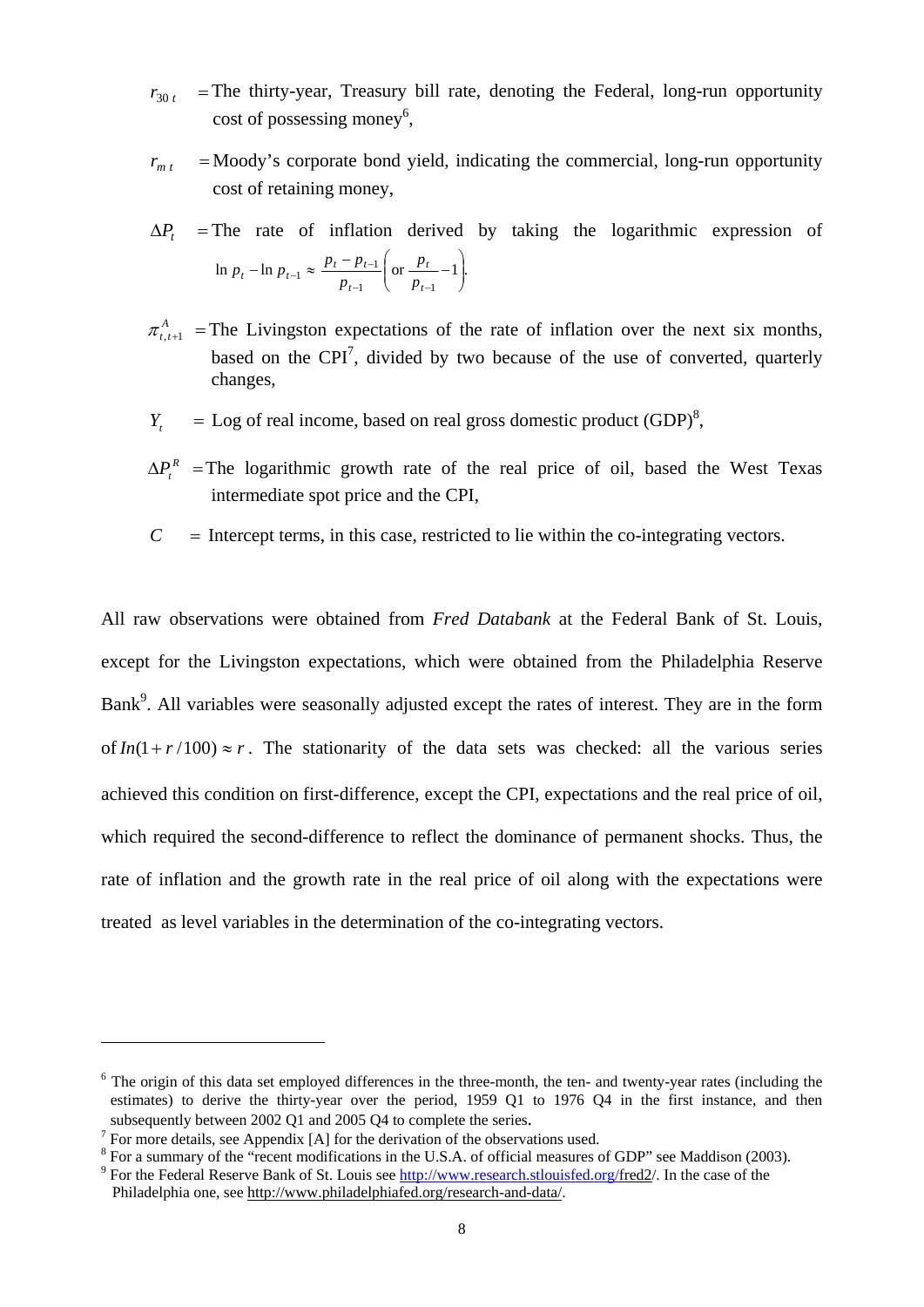The next stage in the empirical analysis was to determine the number of co-integrating vectors existing between the non-stationary variables of interest in  $\alpha \beta' Z_{t-1}$ , representing the long-run equilibria. The number of different co-integrating vectors can be found by examining the significance of the characteristic roots, which is the rank of a matrix (Johansen, 1988; Stock and Watson, 1988). The tests for the total number of roots that are significantly different from one use the maximum and trace statistics. The results of the maximum and trace statistics give conflicting measures, although the former rather than the latter have the sharper alternative hypothesis, and are therefore, the preferred statistic when trying to discover the number of cointegrating vectors (Enders, 2004). These are reported in Table [1] below:

> **Table [1]:** Co-integration with restricted intercepts and no trends in the VAR Co-integration LR Test Based on Maximal Eigen-value of the Stochastic Matrix \*\*\*\*\*\*\*\*\*\*\*\*\*\*\*\*\*\*\*\*\*\*\*\*\*\*\*\*\*\*\*\*\*\*\*\*\*\*\*\*\*\*\*\*\*\*\*\*\*\*\*\*\*\*\*\*\*\*\*\*\*\*\*\*\*\*\*\*\*\*

187 observations from 1961Q2 to 2007Q4. Order of VAR=8 List of variables included in the co-integrating vector:

List of eigen-values in descending order:

 $RM_t$ ,  $RB_t$ ,  $RGB_t$ ,  $E_t$ ,  $r_{2t}$ ,  $r_t$ ,  $r_{30t}$ ,  $r_{mt}$ ,  $\Delta P_t$ ,  $\pi_{t,t+1}^A$ ,  $Y_t$ ,  $\Delta P_t^R$ ,  $C$  $\mathcal{A}_t$ ,  $RB_t$ ,  $RGD_t$ ,  $E_t$ ,  $r_{2t}$ ,  $r_t$ ,  $r_{30t}$ ,  $r_{m t}$ ,  $\Delta P_t$ ,  $\pi_{t,t+1}^A$ ,  $Y_t$ ,  $\Delta P_t^R$ ,

.50953 .47798 .4258 .34327 .25125 .20486 .18013 .15233 .11745 .10348

| .077487          | .035425     |           |                    |                    |
|------------------|-------------|-----------|--------------------|--------------------|
| Null             | Alternative | Statistic | 95% Critical Value | 90% Critical Value |
| $r=0$            | $r=1$       | 133.2190  | 75.5100            | 72.0800            |
| $r \langle 1$    | $r = 2$     | 121.5593  | 69.7600            | 66.4700            |
| $r (= 2)$        | $r = 3$     | 103.3468  | 64.1100            | 60.6600            |
| $r \leftarrow 3$ | $r = 4$     | 78.6314   | 57.9700            | 54.9100            |
| $r \leftarrow 4$ | $r = 5$     | 54.1084   | 52.0600            | 49.0400            |
| $r \leftarrow 5$ | $r = 6$     | 42.8668   | 46.4700            | 43.4400            |
|                  |             |           |                    |                    |

\*\*\*\*\*\*\*\*\*\*\*\*\*\*\*\*\*\*\*\*\*\*\*\*\*\*\*\*\*\*\*\*\*\*\*\*\*\*\*\*\*\*\*\*\*\*\*\*\*\*\*\*\*\*\*\*\*\*\*\*\*\*\*\*\*\*\*\*\*\*\*\*\*

The statistics in Table [1] highlight the possibility of five (or fewer) co-integrating vectors, for a lag length of eight quarters. In fact, 'all' five vectors were found by building up from one vector to five using the log likelihood ratio test of restrictions. Some restrictions took the form of unitary values with economic theory as the guide and because they were not significantly different from one empirically. In fact, the imposition of one and zero restrictions allowed the identification of the various vectors. Only with the construction of the fifth vector are all twenty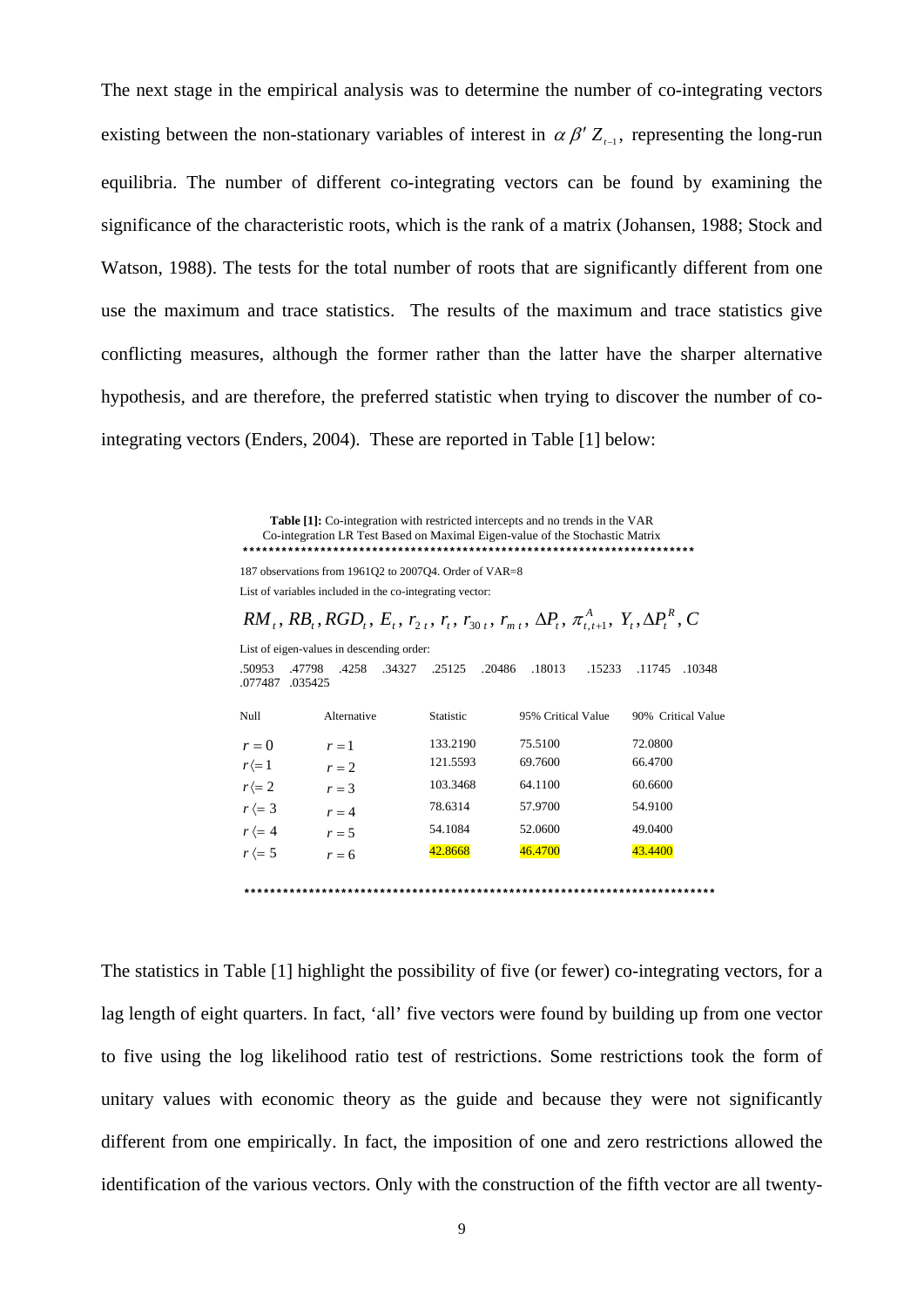five restrictions imposed initially, although by the end, the procedure constrains thirty-two of the

variables of interest, exhibited in Table [2] below:

**Table [2]:** Maximum likelihood estimates subject to over identifying restrictions Estimates of Restricted co-integrating Relations (SE's in Brackets) Co-integration with restricted intercepts and no trends in the VAR \*\*\*\* \*\*\*\*\*\*\*\*\*\*\*\*\*\*\*\*\*\*\*\*\*\*\*\*\*\*\*\*\*\*\*\*\*\*\*\*\*\*\*\*\*\*\*\*\*\*\*\*\*\*\*\*\*\*\*\*\*\*\*\*\*\*\*\*\*\*\*\*\*\*\*\*\*\*\*\*\*\*\*\*\*\*\*\*\*\*\*\*\*\*\*\*\*\*\*

187 observations from 1961Q2 to 2007Q4. Order of VAR = 8. List of variables included in the co-integrating vectors:  $RM_t$ ,  $RB_t$ ,  $RGB_t$ ,  $E_t$ ,  $r_{2t}$ ,  $r_t$ ,  $r_{30t}$ ,  $r_{mt}$ ,  $\Delta P_t$ ,  $\pi^A_{t,t+1}$ ,  $Y_t$ ,  $\Delta P_t^R$ ,  $C$  $\mathcal{A}_t$ ,  $RB_t$ ,  $RGD_t$ ,  $E_t$ ,  $r_{2t}$ ,  $r_t$ ,  $r_{30t}$ ,  $r_{mt}$ ,  $\Delta P_t$ ,  $\pi_{t,t+1}^A$ ,  $Y_t$ ,  $\Delta P_t^R$ ,

| $RM_t$         | Vector el  | Vector e2  | Vector e3  | Vector e4  | Vector e5  |
|----------------|------------|------------|------------|------------|------------|
|                | 1.0000     | .0000      | 1.0000     | .0000      | $-.0000$   |
|                | (None)     | (None)     | (None)     | (None)     | (None)     |
| $RB_t$         | .0000      | .0000      | $-1.0000$  | $-1.0000$  | $-1.0000$  |
|                | (None)     | (None)     | (None)     | (None)     | (None)     |
| $RGD_t$        | .41043     | .0000      | .23273     | .0000      | 1.0000     |
|                | (.016881)  | (None)     | (.024833)  | (None)     | (None)     |
| $E_t$          | .0000      | .0000      | $-.0000$   | 20.5661    | $-.0000$   |
|                | (None)     | (None)     | (None)     | (7.8179)   | (None)     |
| $r_{2t}$       | $-7.4307$  | .10935     | $-12.4640$ | $-.0000$   | $-23.1728$ |
|                | (.84685)   | (.0311620) | (1.2293)   | (None)     | (4.5398)   |
| $r_t$          | $-.0000$   | $-.083985$ | .0000      | $-30.6151$ | $-17.5372$ |
|                | (None)     | (.032541)  | (None)     | (10.2094)  | (3.7746)   |
| $r_{30t}$      | 23.0559    | .32668     | 31.7882    | 104.1008   | $-45.9421$ |
|                | (2.7466)   | (.11113)   | (3.9610)   | (32.5294)  | (19.2882)  |
| $r_{m, t}$     | $-11.2318$ | $-.22382$  | $-18.4470$ | $-60.0431$ | 28.8418    |
|                | (2.0751)   | (.086950)  | (3.0463)   | (17.3971)  | (14.4994)  |
| $\Delta P_t$   | .0000      | 1.0000     | .0000      | .0000      | $-.0000$   |
|                | (None)     | (None)     | (None)     | (None)     | (None)     |
| $\cdot$ A      | $-4.1617$  | $-1.0000$  | $-14.0584$ | $-.0000$   | 57.9662    |
| $\pi_{t,t+1}$  | (1.5310)   | (None)     | (2.1846)   | (None)     | (8.9436)   |
| $Y_t$          | $-1.0000$  | .0034582   | $-.0000$   | 1.0000     | $-.57985$  |
|                | (None)     | (.000740)  | (None)     | (None)     | (.12293)   |
| $\Delta P_t^R$ | .0000      | $-.031949$ | .50229     | 5.2637     | $-.0000$   |
|                | (None)     | (.0062488) | (.097002)  | (2.2468)   | (None)     |
| $\mathcal{C}$  | 1.2109     | $-.029262$ | $-4.5967$  | $-7.4355$  | $-4.5695$  |
|                | (.19768)   | (.0073501) | (.28942)   | (.23956)   | (1.1585)   |
|                |            |            |            |            |            |

This is a relatively 'rich' system, where the vectors are a mix of different orders, as the logarithms of prices and expectations are differenced, and represent an example of multi-cointegrating relationships (Lee and Granger, 1990). All the explanatory variables in Table [2] above are statistically significant at the five per cent probability level. Using a vector to explain the normalized variables requires a corresponding change of sign of the other components.

Vector One represents the demand for real money balances, determined by positive and negative coefficients on various rates of interest, with a negative effect coming from the real Federal debt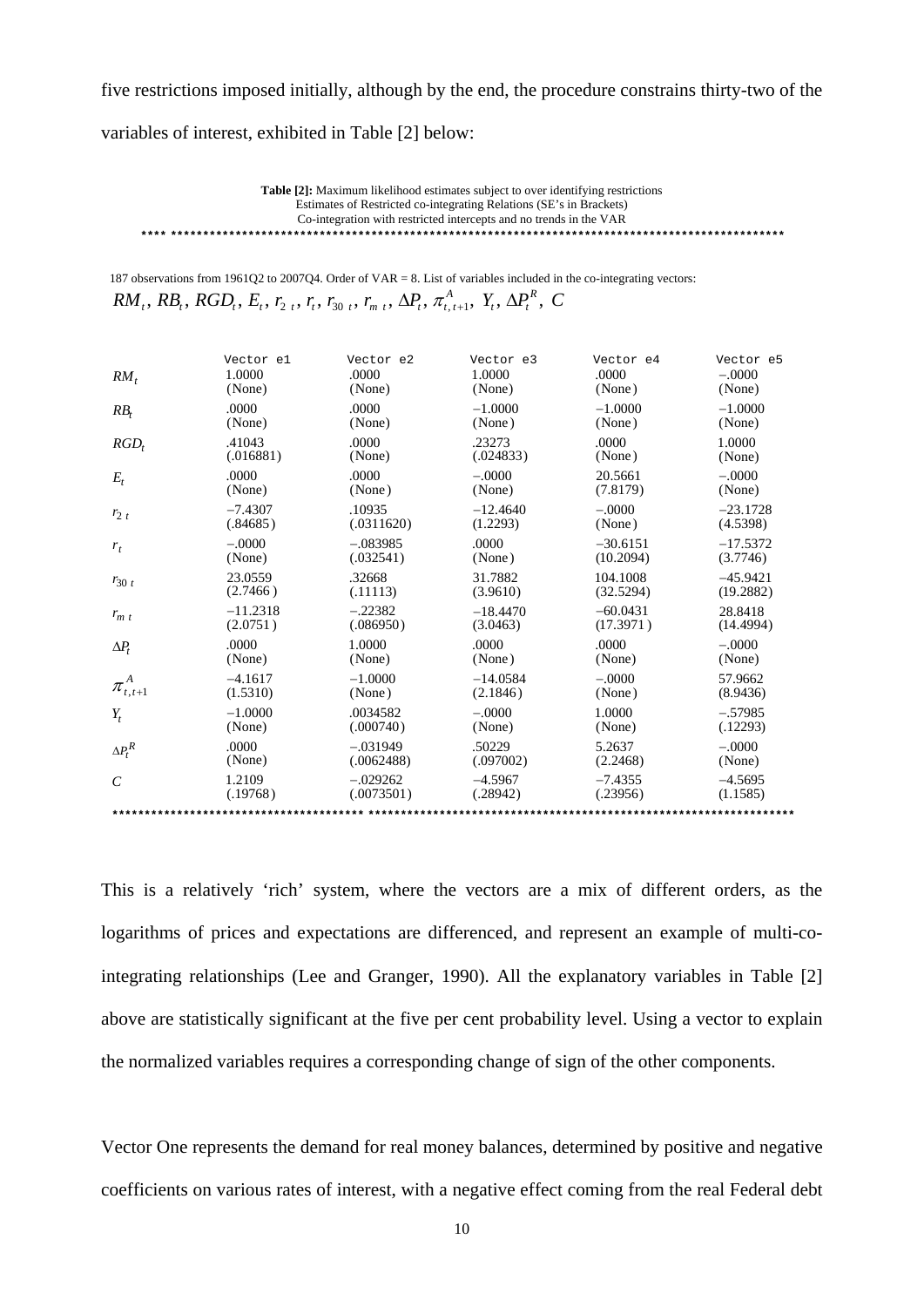along with the positive signs on the output/income and the expectations variables. The positive coefficient on expectations means that agents are preserving the purchasing-power of their money holdings at the expense of other financial assets within their portfolio choices. The textbook answer would suggest that if the ability to spend money balances is being eroded away in the future, then households would reduce holdings by purchasing more goods and services. In the case of the debt, there is an inverse relationship because borrowing by the Authorities, which represents a rise in the Federal holdings of money to finance Government expenditure, and therefore, reduces real money balances held by the Public on account of the purchase.

Vector Two is the long-run information set of expectations and the rate of inflation of equation [1], which seems to be in the world of Wicksell  $(1936)^{10}$ , where the economy's expectations and the rate of inflation are stabilized by the 'balance' of rates of interest, output and the real oil price. The three-month and the corporate rates of interest indicate positive relationships between the rate of inflation and expectations. When inflation is rising with expectations, there is tightening of monetary policy, which results in the short-run rate of interest going up as part of the "damping-process". This process with the term-structure forces the thirty-year rate of interest upwards, which proxies and reflects the "natural rate" with a negative relationship in the 'Wicksellian' equilibrium on account of the imposition of indirect effects on the rate of investment expenditure, and therefore, the economy's output<sup>11</sup>. In other words, as the long-run (or "natural") rate of interest rises, reducing capital expenditure, and consequently, aggregate demand, which in turn pulls down the rate of growth in prices with expectations. Clearly, a definite link can be seen between the "natural" and "market" rates of interest, the rate of inflation and expectations. The 'own' rate of interest seems to be playing a similar part in the process of development, through this links with the real demand for money.

1

 $10$  Also see Woodford (2003) for a discussion of the links to monetary policy.

 $11$  In Keynes's analysis (1936), it is the marginal efficiency of capital determining the rate of capital accumulation and the change in the level of aggregate demand and supply.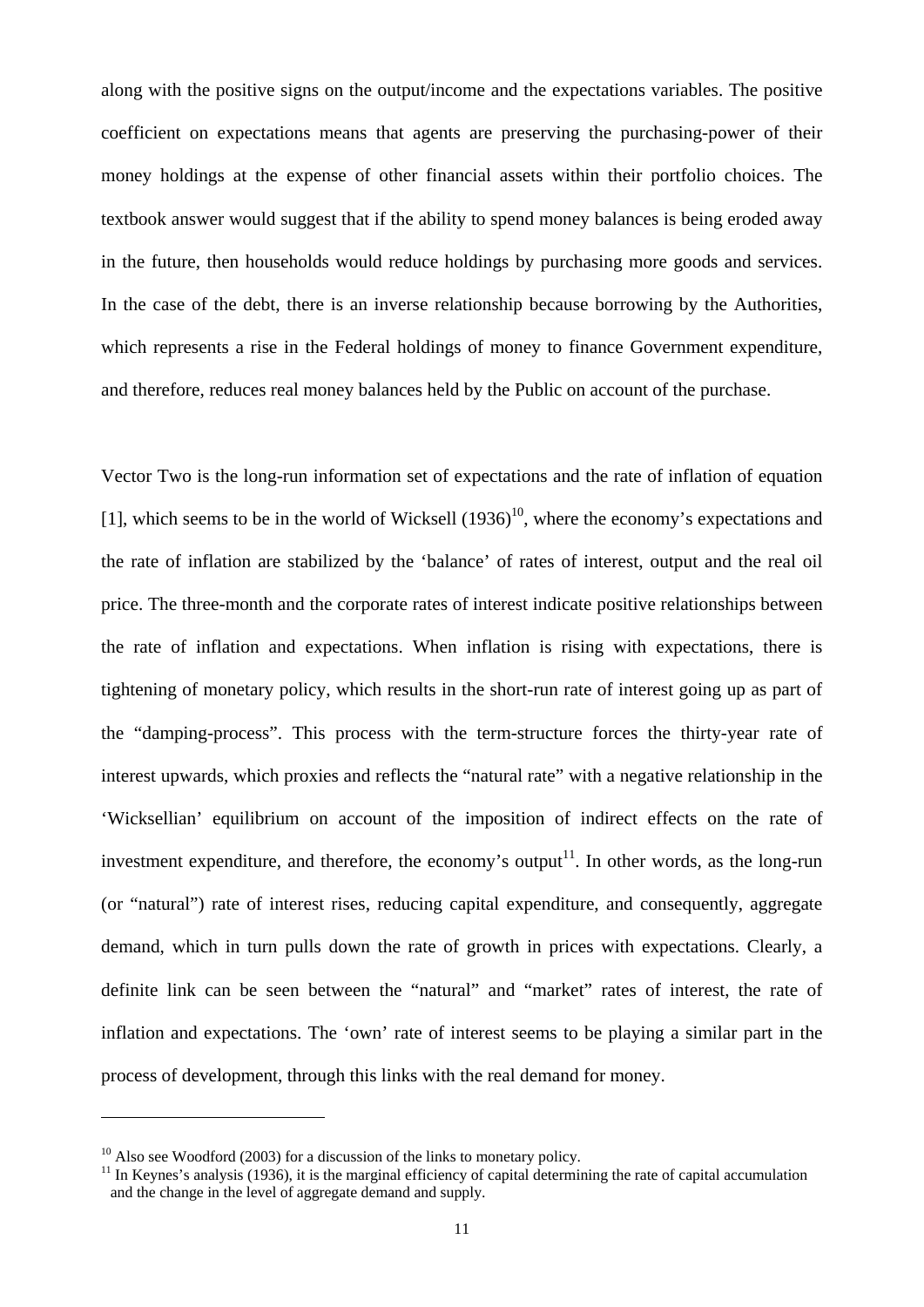On the question of inflation and expectations, twin monetary forces are brought into play to explain the indirect effects on the level of economic activity. In the language of Wicksell, this is a "cumulative process" of falling activity<sup>12</sup>. This process also affects the aggregate supply side of the economy, where the cumulative process in terms of less output forces the rate of inflation and expectations down, as a result of the increase in the "natural rate" of interest reducing growth in the long run.

A further noticeable feature in Vector Two is the approximate one-to-one rate of inflation with the expectations variable, the so-called "unitary elasticity of expectations" in Hick's terminology (Blaug, 1997). This means that an alteration in existing prices is predicted to change future ones in the equivalent direction, and to tend towards the identical proportion from any disturbance from equilibrium, such that the 'cumulative process generates its own breeze'. Thus, individuals expect the change in prices to rise as fast as present ones (Hicks, 1968). This is Popper's prophecy of self-fulfilling expectations, dubbed by him the "Oedipus effect" (Popper, 1970).

The argument above suggests a weak form of rational expectations may exist in the long run based on bounded rationality. This might be a reasonable assumption given that the agents in the Livingston Survey, the so-called 'alphas' of the 'pack' (Bywaters and Thomas, 2008), are aware, to some degree, of the underlying economic factors that generate future inflation, and use, where possible, all the available information in the determination of forecasts of key variables. Furthermore, if the actual and expected inflation rates are roughly equal, this implies equality between the real and the potential output, given the theoretical debate. The difficulty for

<u>.</u>

 $12$  In the analysis of Keynes, it is the multiplier effect of output rather than prices, which is treated as fixed because the analysis is set in a picture of idle resources (Blaug, 1997).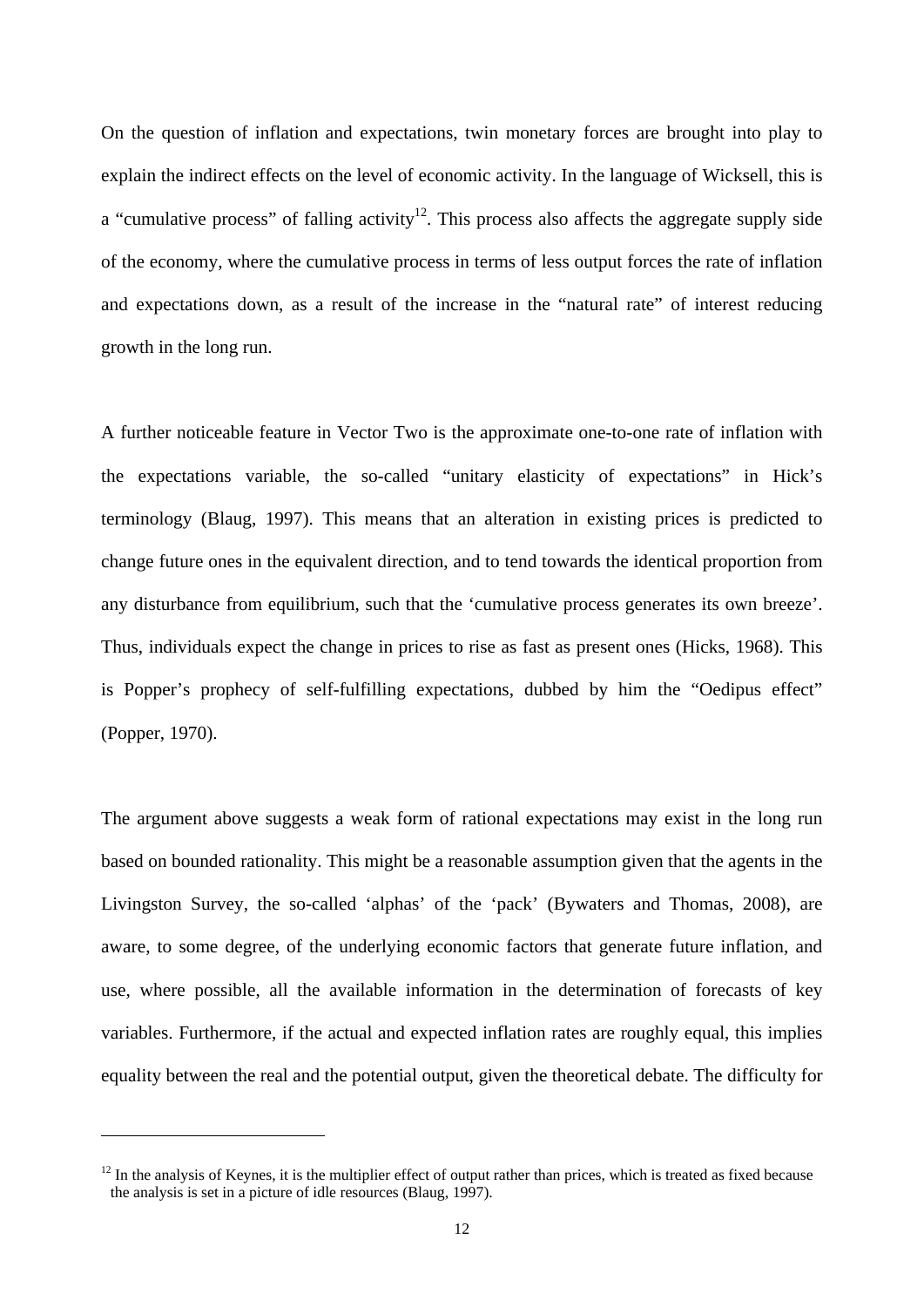the empirical analysis is that the latter are trended variables whereas the former are not, and therefore only actual output is a necessary condition in the estimation of the system. Briefly, when sewn together, all the threads indicate an 'augmented Wicksell curve', that is the rate of inflation is determined by expectations and shifted by twin forces of short- and long-run (or "natural") rates of interest, directing the cumulative process of investment and output that lies backstage.

Vector Three is the supply of real money, driven by the plus one coefficient on the real monetary base, the reverse value on real Government debt, various interest rates with differing signs, but a positive rôle for expectations and a negative part for the rate growth in the real price of oil. It represents a key vector in the overall stabilization policy of the system because it encapsulates the rôle of expectations, the real monetary base and the Federal debt. Whereas the latter variables are largely under the control of the monetary authorities, the former is determined by the 'alphas'.

Vector Four determines real output as the real monetary base. Assuming the latter rather than the former, employment and real output will have similar effects. There is a mix of effects coming through from the rates of interest with an expected, negative value on the rate of growth of the real price of oil. Clearly, given the various rates of interest, the effect on output does not always show the likely crowding-out effect.

The Final Vector in the system is the supply of bonds in real terms emanating from the real debt issued by the Federal Authorities to the Public on behalf of the Government. The coefficient of plus one on real high-powered money represents the debt sold to itself in order to monetize the effect on interest rates, but leading to the creation of new money. The selling of debt to the Public, however, leads to a positive effect on the thirty-year Treasury bill rate, suggesting the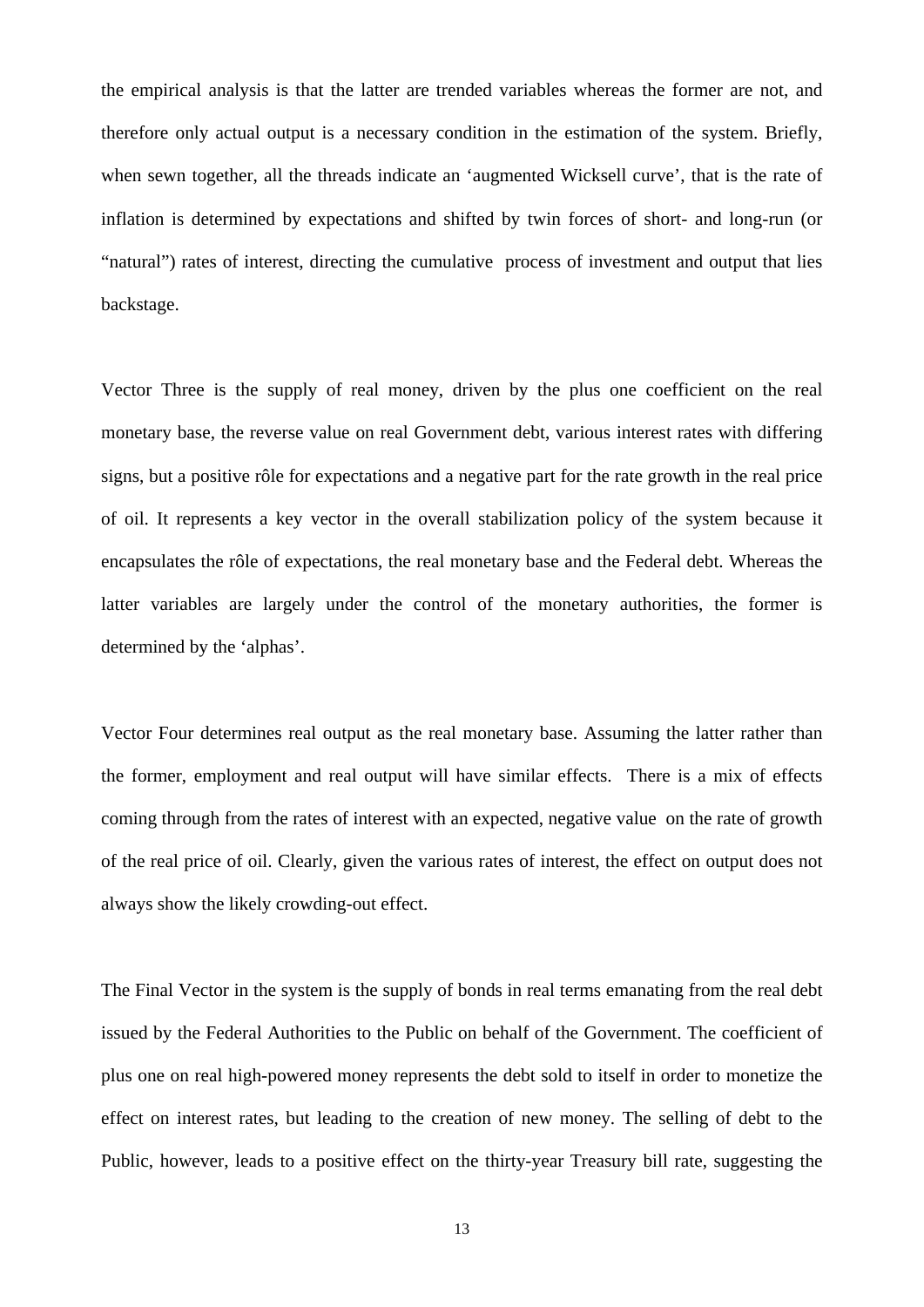possibility of crowding-out in the long-run, but the opposite value coming from the Corporate Yield. The overall end-result of the two forms of debt financing is the positive effect with income. The short-run rate of interest exhibits a negative coefficient, whereas the own rate on M2 is positive. Finally, the negative coefficient on the expectations variable suggests that the real burden of Federal debt created by the state will be reduced in the long-run.

The next part of the procedure is to derive a possible solution to the simultaneous equation system by taking linear combinations with algebra of the five estimated vectors in Table [2]. This is done by vector space column operations, either multiplying a vector by a factor  $\kappa$  or by adding (or subtracting) another one. This practice is analogous to changing co-ordinates in geometry, leaving the basic structure unchanged. The solution for the following subset of 'focus' variables:  $RM_t$ ,  $r_{30t}$ ,  $\Delta P_t$ ,  $\pi^A_{t,t+1}$  and  $Y_t$  chosen on theoretical grounds as relatively endogenous, is shown in Table [3] overleaf.

These variables above are set equal to zero in the five vectors except in the case of the normalization, chosen to be minus one so that the other coefficients have the correct sign. For instance, in the first case, the *RM<sub>t</sub>* in Vector one is the normalised variable with the other 'focus' variables set equal to zero; the second case,  $r_{30t}$  in Vector two is normalised, with  $RM_t$ ,  $\Delta P_t$ ,  $\pi^A_{t,t+1}$ , and  $Y_t$  put to zero. The procedure continues until the end-variable of *Y<sub>t</sub>* with  $RM$ <sub>*t*</sub>,  $r_{30t}$ ,  $\Delta P$ <sub>*t*</sub>, and  $\pi^A$ <sub>*t*,*t*+1</sub> equalling zero. The calculated coefficients in Table [3] can then be directly compared with theory because the normalizations are in terms of -1.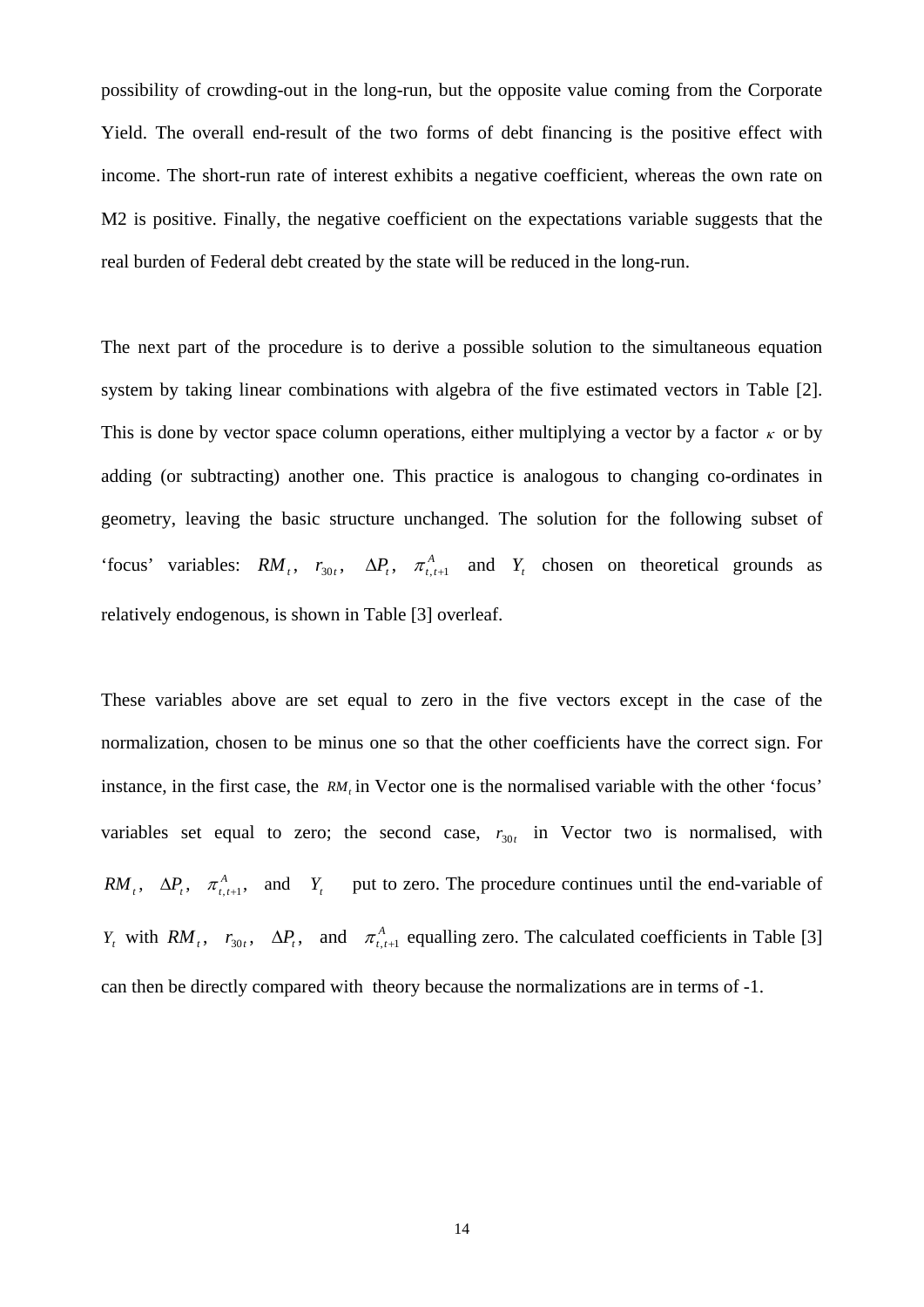| Table [3]: Possible Solutions to the Simultaneous System |            |           |           |           |           |  |  |  |  |
|----------------------------------------------------------|------------|-----------|-----------|-----------|-----------|--|--|--|--|
|                                                          | Vector el  | Vector e2 | Vector e3 | Vector e4 | Vector e5 |  |  |  |  |
| $RM_t$                                                   | $-1.0000$  | 0.0000    | 0.0000    | 0.0000    | 0.0000    |  |  |  |  |
| $RB_t$                                                   | 1.4856     | 0.0244    | 0.0280    | 1.3022    | $-0.0029$ |  |  |  |  |
| $RGD_t$                                                  | $-0.4726$  | $-0.0172$ | $-0.0172$ | 0.0078    | 00000     |  |  |  |  |
| $E_{t}$                                                  | 4.1455     | $-0.0912$ | $-0.1561$ | 0.1977    | $-0.1995$ |  |  |  |  |
| $r_{2t}$                                                 | 21.4983    | 0.3113    | 0.4238    | 10.0728   | $-0.0968$ |  |  |  |  |
| $r_t$                                                    | $-11.5615$ | $-0.0891$ | $-0.0782$ | $-3.6477$ | 0.3229    |  |  |  |  |
| $r_{30t}$                                                | 0.0000     | 0.0000    | 0.0000    | 0.0000    | $-1.0000$ |  |  |  |  |
| $r_{m}$                                                  | 0.2194     | $-0.0001$ | $-0.0357$ | 1.9928    | 0.5576    |  |  |  |  |
| $\Delta P_t$                                             | 0.0000     | $-1.0000$ | 0.0000    | 0.0000    | 0.0000    |  |  |  |  |
| $\pi_{\scriptscriptstyle t,t+1}$                         | 0.0000     | 0.0000    | $-1.0000$ | 0.0000    | 0.0000    |  |  |  |  |
| $Y_t$                                                    | 0.0000     | 0.0000    | 0.0000    | $-1.0000$ | 0.0000    |  |  |  |  |
| $\Delta P_t^R$                                           | 0.3679     | 0.0073    | $-0.0413$ | $-0.5125$ | $-0.0456$ |  |  |  |  |
| C                                                        | 6.7082     | 0.1565    | 0.1529    | 7.3104    | 0.0012    |  |  |  |  |
|                                                          |            |           |           |           |           |  |  |  |  |

The interesting feature to emerge from the analysis is that a number of coefficients are approaching the value of one in various vectors, namely the coefficients on  $RB_t$ ,  $E_t$ ,  $r_{2t}$ ,  $r_t$  and  $r_{m_t}$ , as highlighted in Table [3]. This suggests a subset of leading variables which are partly determined by exogenous agents, that is

- *RB<sub>t</sub>* The real monetary base (or high powered money), which is controlled by the monetary authorities to manipulate the instruments of monetary policy and price expectations indirectly;
- $E_t$  The proportion of employment;
- $r_{2t}$  The 'own' rate of interest on M2;
- $r_t$  The short-run rate of interest, influenced by the Federal Reserve;
- $r_{m t}$  The rate of interest on long-term corporate bonds, which 'tracks' relatively closely the rate of interest on the Federal Government's long-run debt.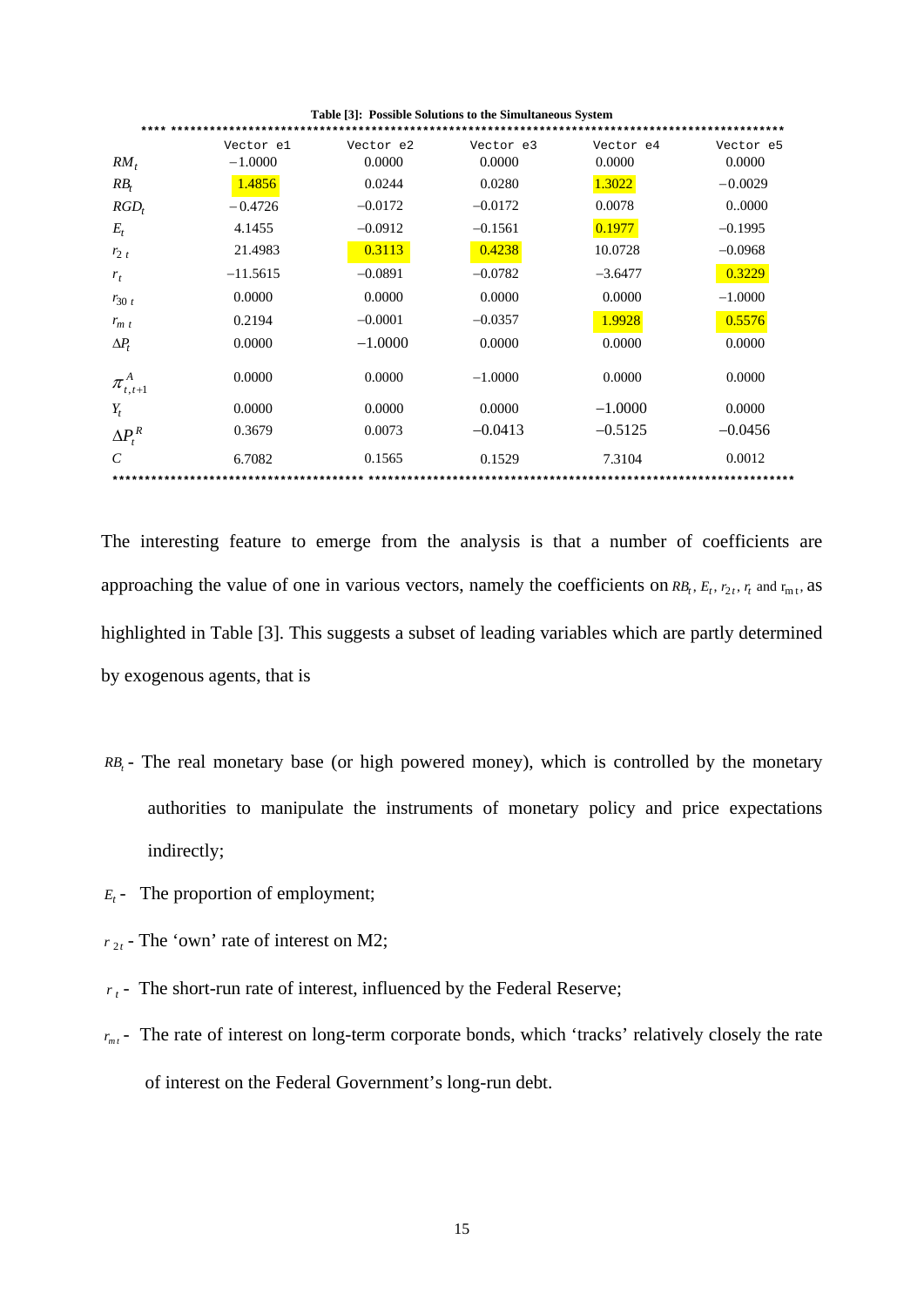The next step in the development of the system is to include the short-run forces with the longrun factors to complete the estimation process. All the long-run vectors are used in the Hendryfication models.

#### T**he Short-run Dynamics Meet the Long-run Solutions**

The study now presents the principal equations of the five normalizations shown in Table [3] to examine the overall estimation picture with the short- and long-run dynamics. It should be pointed out that the short-run dynamics are not explained by economic theory because the latter concentrates on the long-run equilibria and steady-state solutions. In fact, the coefficients within the equilibrium relationships overleaf represent the long-run elasticities with respect to the normalizations, whereas the values on the change (disequilibrium) variables denote the behaviour of the short-run elasticities. The constant terms relate to the long-run growth rates. This is outlined overleaf in Table [4], starting with the consideration of the real money balance expression.

The equation in Table [4] is well-defined given the diagnostic tests. The majority of variables seem to have the correct signs, although the values on the rate of inflation have a mix of both positive and negative contributions.

The stabilisation of real money would depend on  $e5$  with its negative sign on 0.088909 in Table [4] and on its sign in the co-integrating vector five of Table [2], but real money is not there. The stability of real money flows indirectly from the negative value on the real monetary base in *e* 5 of Table [2], through vector three, the money supply. Changes in the money supply affect interest rates, the level of real Government debt as well as price expectations, that will in turn lead to a change in the demand for money, vector one, but these effects are all captured in e5.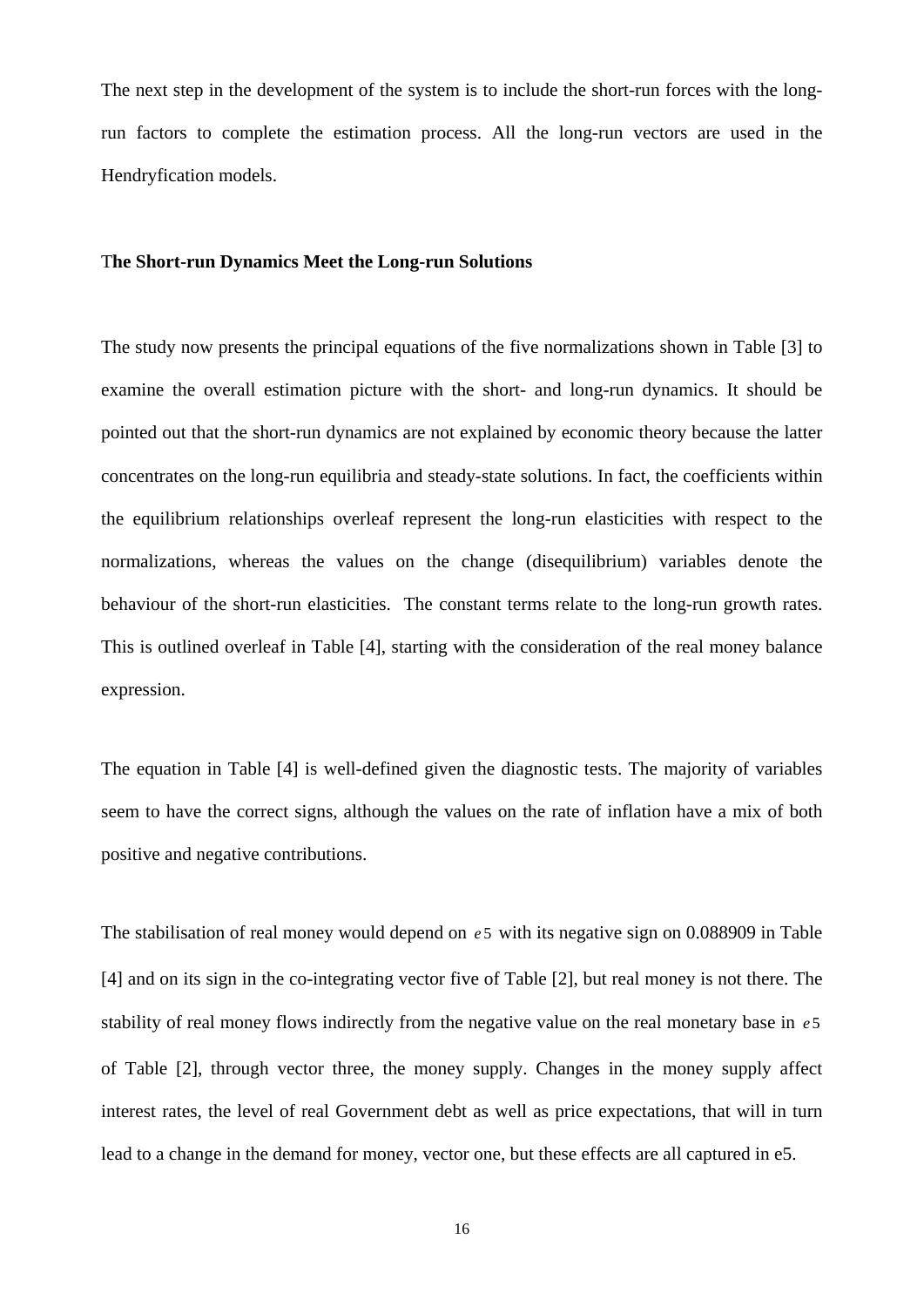Thus, the demand for, and the supply of real money are self evidently interdependent. This suggests that the endogenous nature of the money supply interacting with the demand variables has the policy implication that monetary instruments have an impact on both income and price.

|                                                                           | Table [4]: Money balances                                                                                                           |                                                                                  |                                                                |                       |                        |                        |                           |  |  |
|---------------------------------------------------------------------------|-------------------------------------------------------------------------------------------------------------------------------------|----------------------------------------------------------------------------------|----------------------------------------------------------------|-----------------------|------------------------|------------------------|---------------------------|--|--|
| The regression coefficients with the dependent Variable: $\triangle RM_t$ |                                                                                                                                     |                                                                                  |                                                                |                       |                        |                        |                           |  |  |
| From 1961 Q:2 to 2007 Q:4                                                 |                                                                                                                                     |                                                                                  |                                                                |                       |                        |                        |                           |  |  |
| $t - i$                                                                   | $t-1$                                                                                                                               | $t-2$                                                                            | $t-3$                                                          | $t-4$                 | $t-5$                  | $t-6$                  | $t-7$                     |  |  |
| $\triangle RM_{t-i}$                                                      | .49205<br>(.063539)                                                                                                                 |                                                                                  | .15137<br>(.060290)                                            |                       | .11611<br>(.058016)    |                        |                           |  |  |
| $\triangle RB_{t-i}$                                                      |                                                                                                                                     |                                                                                  |                                                                |                       |                        | $-.15153$<br>(.036905) | .17985<br>(.041409)       |  |  |
| $\triangle RGD_{t-i}$                                                     | $-.11895$<br>(.046110)                                                                                                              |                                                                                  |                                                                |                       |                        |                        | $-.10447$<br>(.041252)    |  |  |
| $\Delta E_{t-i}$                                                          |                                                                                                                                     |                                                                                  | .43440<br>(.17364)                                             |                       |                        |                        |                           |  |  |
| $\Delta r_{2t-i}$                                                         | 1.3042<br>(.21761)                                                                                                                  |                                                                                  | .82949<br>(.23761)                                             |                       |                        |                        |                           |  |  |
| $\Delta r_{t-i}$                                                          | $-.51513$<br>(.11115)                                                                                                               |                                                                                  | $-.37125$<br>$-.23411$<br>(.11294)<br>(.052137)                |                       |                        |                        |                           |  |  |
| $\Delta r_{30 t-i}$                                                       | $-.68177$<br>(.11892)                                                                                                               | $-1.4320$<br>(.28708)                                                            |                                                                |                       |                        |                        |                           |  |  |
| $\Delta r_{m t-i}$                                                        |                                                                                                                                     | 1.6288<br>(.30376)                                                               |                                                                |                       |                        |                        |                           |  |  |
| $\Delta\Delta P_{t-i}$                                                    | .35968<br>(.07991)                                                                                                                  |                                                                                  | $-.30359$<br>(.10280)                                          | $-.28157$<br>(.10900) |                        | $-.16865$<br>(.085274) | $-.20398$<br>(.084846)    |  |  |
| $\Delta Y_{t-i}$                                                          | $-.12719$<br>(.061208)                                                                                                              |                                                                                  | $-.25093$<br>(.067562)                                         |                       | $-.16891$<br>(.054729) |                        |                           |  |  |
| $\Delta P_{t-i}^R$                                                        | $-.0092225$<br>(.0029694)                                                                                                           | $-.011288$<br>(.0034599)                                                         | $-.0072984$<br>(.0030158)                                      |                       |                        |                        | $-.0073410$<br>(.0024524) |  |  |
| $e5(-1)$                                                                  | $-.0088909$<br>(.0013217)                                                                                                           |                                                                                  |                                                                |                       |                        |                        |                           |  |  |
| D1                                                                        | .042548<br>(.0043584)                                                                                                               |                                                                                  | Dummy variable for $1983Q1=1$ , $1983Q2= -1$ , otherwise zero. |                       |                        |                        |                           |  |  |
| D <sub>2</sub>                                                            | .010756<br>(.0039300)                                                                                                               | Dummy variable for $2005 \text{ O}2=1$ , $2005 \text{ O}3= -1$ , otherwise zero. |                                                                |                       |                        |                        |                           |  |  |
| D3                                                                        | $-.04978$<br>(.0056474)                                                                                                             |                                                                                  | Dummy variable for 2007 Q4=1, otherwise zero.                  |                       |                        |                        |                           |  |  |
| D <sub>4</sub>                                                            | .017847<br>(.0040078)                                                                                                               |                                                                                  | Dummy variable for 1974 Q1=-1, 1975 Q2= 1, otherwise zero.     |                       |                        |                        |                           |  |  |
|                                                                           | $R^2=.82521\ ,\quad \overline{R}^2=.78889\ ,\quad \sigma=0.0052465\ ,\quad \text{DW}=2.1033,\quad \text{T}=187.$                    |                                                                                  |                                                                |                       |                        |                        |                           |  |  |
|                                                                           | A: $\chi$ <sub>4</sub> = 6.2853, B: $\chi$ <sub>1</sub> = .59268, C: $\chi$ <sub>2</sub> = 1.1601, D: $\chi$ <sub>1</sub> = .89587. |                                                                                  |                                                                |                       |                        |                        |                           |  |  |
|                                                                           | A: Lagrange multiplier statistic of residual auto correlation,<br>B: Ramsey's Reset test employing the square of the fitted values, |                                                                                  |                                                                |                       |                        |                        |                           |  |  |

C: Based on a statistic of Skewness and kurtosis of the residuals,

D: Based on the regression of squared residuals on squared fitted values.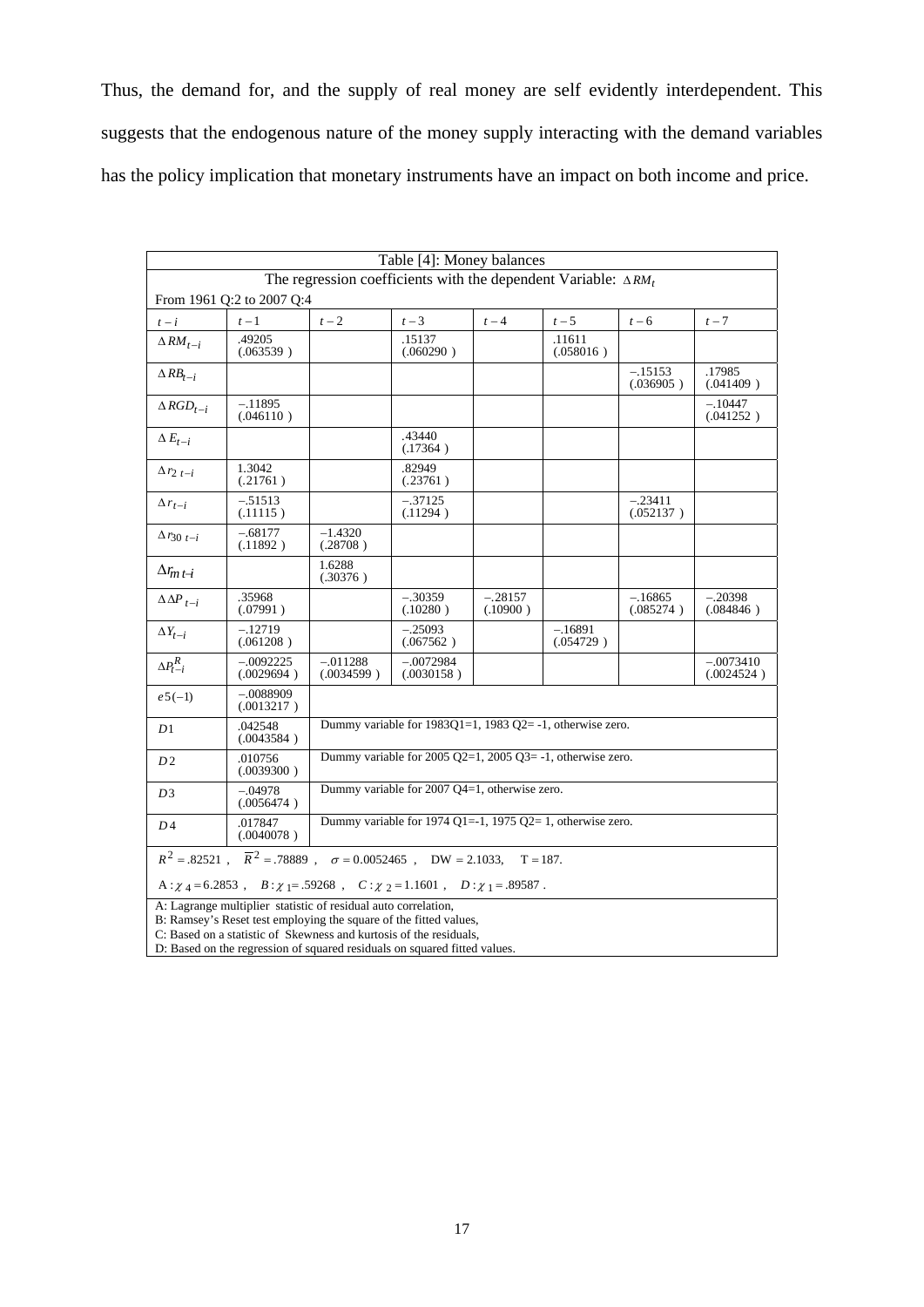The outcome of the process of Hendryfication on the inflationary dynamics, with the cointegrating vectors, led to the following econometric representation in Table [5]:

| Table [5]: The Change in the rate of Inflation                                        |                                                                                                         |                          |                        |                       |                       |                       |                           |  |
|---------------------------------------------------------------------------------------|---------------------------------------------------------------------------------------------------------|--------------------------|------------------------|-----------------------|-----------------------|-----------------------|---------------------------|--|
|                                                                                       | The regression coefficients with the dependent Variable: $\Delta \Delta P_t$                            |                          |                        |                       |                       |                       |                           |  |
|                                                                                       | From 1961 Q:2 to 2007 Q:4                                                                               |                          |                        |                       |                       |                       |                           |  |
| $t - i$                                                                               | $t-1$                                                                                                   | $t-2$                    | $t-3$                  | $t-4$                 | $t-5$                 | $t-6$                 | $t-7$                     |  |
| $\triangle RB_{t-i}$                                                                  |                                                                                                         |                          |                        |                       |                       |                       | $-.0796949$<br>(.035483)  |  |
| $\triangle RGD_{t-i}$                                                                 | $-.083570$<br>(.034381)                                                                                 |                          |                        |                       |                       | .086117<br>(.024354)  | .085968<br>(.032957)      |  |
| $\Delta r_{2t-i}$                                                                     |                                                                                                         | $-.25800$<br>(.094633)   |                        | $-.48276$<br>(.15515) |                       |                       |                           |  |
| $\Delta r_{t-i}$                                                                      |                                                                                                         |                          |                        | .18860<br>(.073082)   |                       |                       | .10072<br>(.041128)       |  |
| $\Delta r_{30 t-i}$                                                                   | .95107<br>(.21044)                                                                                      | .78255<br>(.20625)       | .62250<br>(.20934)     | .58627<br>(.20962)    | .57835<br>(.20827)    | .90900<br>(.20728)    | .69969<br>(.19874)        |  |
| $\Delta r_{m t-i}$                                                                    | $-.56585$<br>(.21610)                                                                                   | $-.56185$<br>(.21616)    | $-.58886$<br>(.21991)  | $-.57747$<br>(.22619) | $-.49216$<br>(.22706) | $-.71794$<br>(.22371) | $-.73693$<br>(.22400)     |  |
| $\Delta \Delta P_{t-i}$                                                               | $-.29888$<br>(.091909)                                                                                  | $-.21442$<br>(.071165)   |                        |                       |                       |                       |                           |  |
| $\Delta \pi^A_{t,t+1-i}$                                                              | .81392<br>(.34680)                                                                                      |                          |                        |                       |                       |                       |                           |  |
| $\Delta Y_{t-i}$                                                                      |                                                                                                         |                          | $-.13210$<br>(.037576) |                       |                       |                       | .083731<br>(.035901)      |  |
| $\Delta P_{t-i}^R$                                                                    |                                                                                                         | $-.011288$<br>(.0034599) |                        |                       |                       |                       | $-.0039862$<br>(.0015763) |  |
| $e1(-1)$                                                                              | $-.036160$<br>(.010385)                                                                                 |                          |                        |                       |                       |                       |                           |  |
| $e2(-1)$                                                                              | $-.74651$<br>(.10405)                                                                                   |                          |                        |                       |                       |                       |                           |  |
| $e3(-1)$                                                                              | .024150<br>(.0087930)                                                                                   |                          |                        |                       |                       |                       |                           |  |
| $e4(-1)$                                                                              | $-.0055786$<br>(.0012605)                                                                               |                          |                        |                       |                       |                       |                           |  |
| D5                                                                                    | Dummy variable for 2005 Q3 =1, 2005 Q4 = -0.5, 2006 Q4 = -0.5, otherwise zero.<br>.016617<br>(.0030234) |                          |                        |                       |                       |                       |                           |  |
|                                                                                       | $R^2 = .75377$ , $\overline{R}^2 = .70260$ , $\sigma = 0.0035165$ , DW = 1.9820,                        |                          |                        | $T = 187.$            |                       |                       |                           |  |
| A: $\chi$ 4 = .63627, B: $\chi$ 1=1.3480, C: $\chi$ 2 = .99990, D: $\chi$ 1 = 1.0613. |                                                                                                         |                          |                        |                       |                       |                       |                           |  |

The empirical model in [5] above is statistically 'sound' given the values on the diagnostic tests with an adjusted- $\bar{R}^2$  of 0.70260. Once again, the short-run dynamics seem to be a mix of positive and negative impacts, partly directing the change in the rate of inflation. The interest rate variables have the expected positive coefficients apart from the M2, own and corporate rates, which display the opposite effects. The change in the expectations variable only appears once, but has a significant coefficient of 0.8139.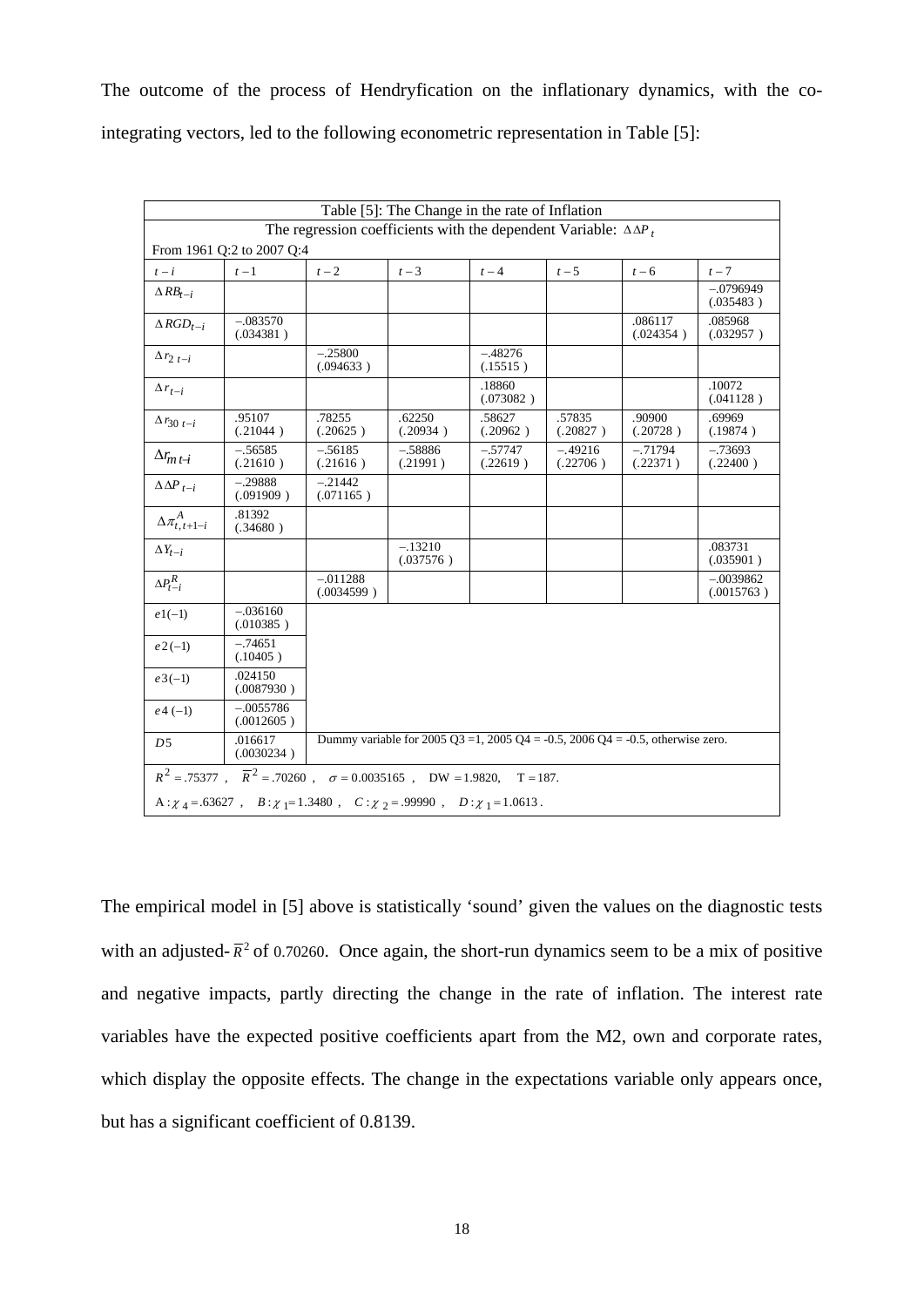The major, outstanding feature, however, is the significant number of equilibrium mechanisms being retained by the empirical model, except  $e^2$ , which represent a combination of positive and negative processes forcing the system back on the 'road of stability', depending on the quarterly values embodied in the Vectors over the sample period. It is, however, clear that *e*2 has the largest coefficient with a negative sign of 0.74651, giving rise to the most influential of the equilibrating vectors, which in Table [2] has inflation with a coefficient of plus one.

The next equation to view, resulting from the process of Hendryfication, is the particularly important one of expectations, modelled in Table [6] overleaf, exposing principal parts of the information set. This is partly determined by the rate of inflation and expectations itself along with interest rates as well as the following real variables: money, employment, debt, the monetary base and the price of oil. All the Vectors except *e* 3, the real money supply, seem to play significant rôles in the equilibrating process with positive and negative contributions to the explanation of the dependent variable and driving it to the equilibrium pathway. For instance, in Vector Two of Table [2], the expectations variable has a negative coefficient. In Table [6] *e* 2 has a positive coefficient, which is appropriate for determining the stability of expectations. In short, the diagnostic statistics in [6] seem to indicate a healthy, well-defined econometric model with an adjusted- $\bar{R}^2$  of 0.7306, indicating that a significant explanation of the modification process of the change in expectations of the 'alphas', the leaders of the 'pack'.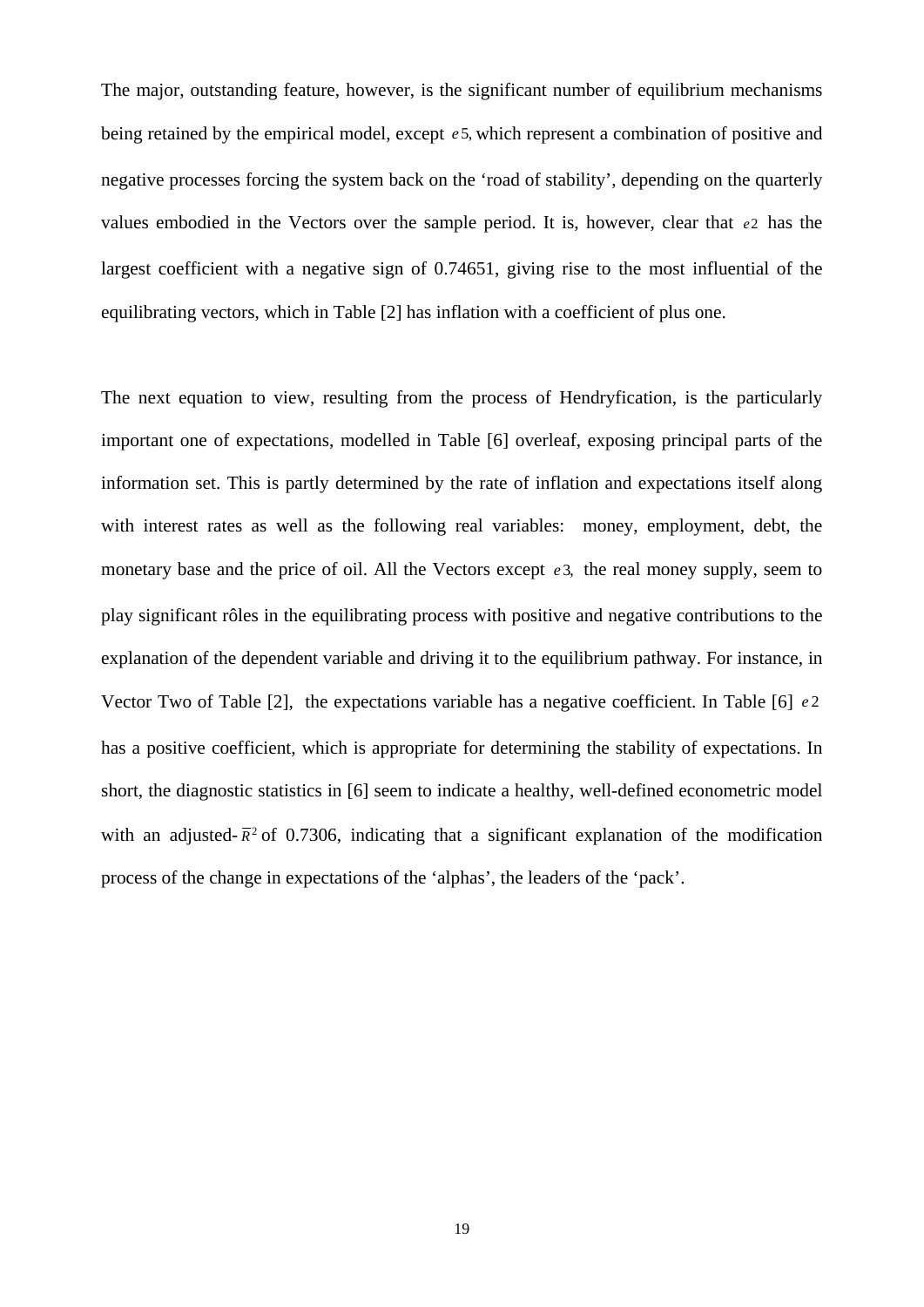| Table [6]: The change in Expectations                                           |                                                                                               |                         |                                                 |                         |                         |                          |                         |  |
|---------------------------------------------------------------------------------|-----------------------------------------------------------------------------------------------|-------------------------|-------------------------------------------------|-------------------------|-------------------------|--------------------------|-------------------------|--|
| The regression coefficients with the dependent Variable: $\Delta \pi_{t,t+1}^A$ |                                                                                               |                         |                                                 |                         |                         |                          |                         |  |
| From 1961 Q:2 to 2007 Q:4                                                       |                                                                                               |                         |                                                 |                         |                         |                          |                         |  |
| $t - i$                                                                         | $t-1$                                                                                         | $t-2$                   | $t-3$                                           | $t-4$                   | $t-5$                   | $t-6$                    | $t-7$                   |  |
| $\triangle RM_{t-i}$                                                            | .023116<br>(.0074717)                                                                         | .020656<br>(.066242)    |                                                 |                         | .014279<br>(.0069590)   | $-.012439$<br>(.0060850) |                         |  |
| $\triangle RB_{t-i}$                                                            |                                                                                               | .0086820<br>(.0042484)  |                                                 |                         | .010236<br>(.0042467)   |                          |                         |  |
| $\triangle RGD_{t-i}$                                                           | .014234<br>(.0053293)                                                                         |                         |                                                 |                         |                         |                          |                         |  |
| $\Delta E_{t-i}$                                                                |                                                                                               | $-.073917$<br>(.016111) |                                                 | .043385<br>(.014294)    |                         |                          |                         |  |
| $\Delta r_{2\ t-i}$                                                             | .028242<br>(.010476)                                                                          | $-.074716$<br>(.023234) |                                                 |                         |                         | $-.064466$<br>(.023184)  |                         |  |
| $\Delta r_{t-i}$                                                                |                                                                                               |                         | .056553<br>(.010970)                            |                         | .019490<br>(.0065394)   | .030801<br>(.010560)     |                         |  |
| $\Delta r_{30 t-i}$                                                             |                                                                                               |                         |                                                 |                         |                         |                          | .063160<br>(.027140)    |  |
| $\Delta r_{m t-i}$                                                              |                                                                                               |                         |                                                 |                         | $-.045653$<br>(.012735) |                          | $-.061656$<br>(.029761) |  |
| $\Delta\Delta P_{t-i}$                                                          | $-.086618$<br>(.025094)                                                                       |                         | $-.044067$<br>(.018836)                         | $-.040917$<br>(.014453) |                         |                          |                         |  |
| $\Delta \pi^A_{t,t+1-i}$                                                        | .76673<br>(.059551)                                                                           |                         | .14415<br>(.061492)                             |                         |                         |                          | $-.20702$<br>(.049571)  |  |
| $\Delta P_{t-i}^R$                                                              | .0007693<br>(.0003492)                                                                        |                         |                                                 |                         |                         | .0008303<br>(.0002710)   | .0006633<br>(.0006633)  |  |
| $e1(-1)$                                                                        | $-.0023304$<br>(.0006886)                                                                     |                         |                                                 |                         |                         |                          |                         |  |
| $e2(-1)$                                                                        | .15041<br>(.029534)                                                                           |                         |                                                 |                         |                         |                          |                         |  |
| $e^{4(-1)}$                                                                     | .00028463<br>(.0001789)                                                                       |                         |                                                 |                         |                         |                          |                         |  |
| $e5(-1)$                                                                        | $-.0015661$<br>(.0002878)                                                                     |                         |                                                 |                         |                         |                          |                         |  |
| D <sub>6</sub>                                                                  | .0030221<br>(.0003968)                                                                        |                         | Dummy variable for 1975 Q1 =-1, otherwise zero. |                         |                         |                          |                         |  |
|                                                                                 | $R^2 = .77878$ , $\overline{R}^2 = .73016$ , $\sigma = 0.000520$ , DW = 2.0635,               |                         |                                                 | $T = 187.$              |                         |                          |                         |  |
|                                                                                 | A: $\chi_4 = 5.5118$ , $B: \chi_1 = 0.076033$ , $C: \chi_2 = 1.3523$ , $D: \chi_1 = 1.1051$ . |                         |                                                 |                         |                         |                          |                         |  |

The output equation shown overleaf in Table [7] exhibits, once again, the rôle of price expectations in the short-run dynamics with a coefficient of 1.83202. The following list of variables is also a part of the process of development: real money, the real monetary base, the real Federal debt and employment with interest rates, inflation and the real price of oil. In case of the co-integrating vectors, only *e*1 and *e* 3 make significant contributions. In the case of *e*1, the coefficient in Table [7] is negative, so for stability, the coefficient on output in Table [2] needs to be positive, whereas it is actually negative. So *e*1 is not stabilising real output at least in any straightforward sense. Stability here must depend on real money, the real monetary base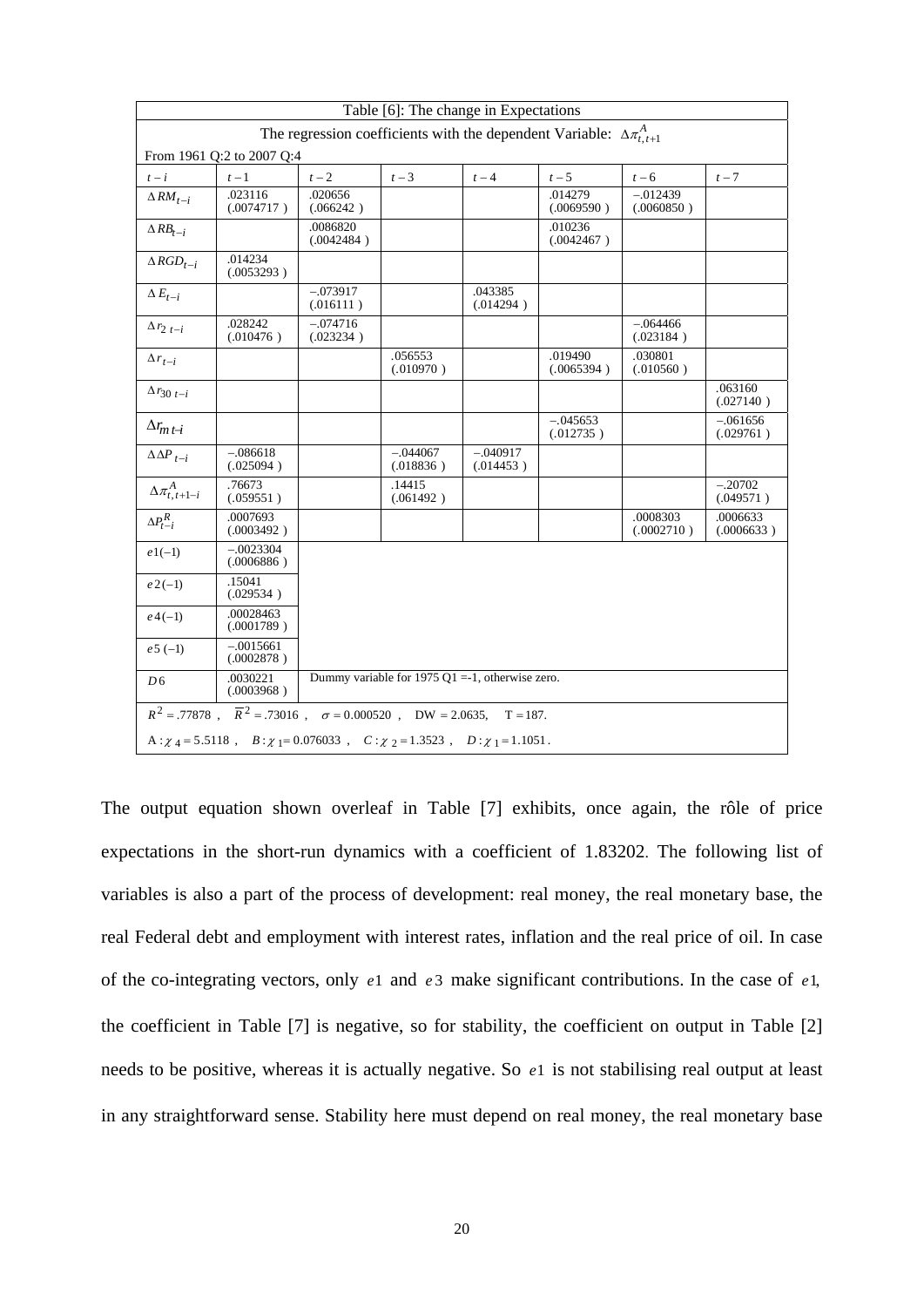and employment. Real output is affected by employment and resource markets, which are known to adjust much more slowly than financial ones.

The examination of the diagnostic tests reveals that the statistical model is well-defined at the five per cent level of probability and is well within the critical limits, although the adjusted -  $R^2$ is rather low at 0.43530.

| Table [7]: The change in output                                       |                                                                                           |                          |                                                              |                       |                        |       |       |  |  |
|-----------------------------------------------------------------------|-------------------------------------------------------------------------------------------|--------------------------|--------------------------------------------------------------|-----------------------|------------------------|-------|-------|--|--|
| The regression coefficients with the dependent Variable: $\Delta Y_t$ |                                                                                           |                          |                                                              |                       |                        |       |       |  |  |
| From 1961 Q:2 to 2007 Q:4                                             |                                                                                           |                          |                                                              |                       |                        |       |       |  |  |
| $t - i$                                                               | $t-1$                                                                                     | $t-2$                    | $t-3$                                                        | $t-4$                 | $t-5$                  | $t-6$ | $t-7$ |  |  |
| $\Delta RM_{t-i}$                                                     | .23508<br>(.052401)                                                                       | .27163<br>(.058589)      |                                                              |                       |                        |       |       |  |  |
| $\triangle RB_{t-i}$                                                  |                                                                                           |                          |                                                              | .10949<br>(.040349)   |                        |       |       |  |  |
| $\triangle RGD_{t-i}$                                                 |                                                                                           | $-.10982$<br>(.052381)   |                                                              |                       |                        |       |       |  |  |
| $\Delta E_{t-i}$                                                      |                                                                                           |                          |                                                              | $-.41376$<br>(.13328) |                        |       |       |  |  |
| $\Delta r_{2t-i}$                                                     | .60428<br>(.11082)                                                                        |                          |                                                              |                       |                        |       |       |  |  |
| $\Delta r_{30 t-i}$                                                   |                                                                                           |                          |                                                              |                       | $-.26231$<br>(.098512) |       |       |  |  |
| $\Delta\Delta P_{t-i}$                                                |                                                                                           |                          |                                                              | $-.28157$<br>(.10900) |                        |       |       |  |  |
| $\Delta\pi^A_{t,t+1-i}$                                               |                                                                                           |                          |                                                              |                       | 1.83202<br>(.50281)    |       |       |  |  |
| $\Delta P_{t-i}^R$                                                    | $-.019754$<br>(.0035839)                                                                  | $-.011081$<br>(.0031770) |                                                              |                       |                        |       |       |  |  |
| $e1(-1)$                                                              | $-.0135122$<br>(.0097669)                                                                 |                          |                                                              |                       |                        |       |       |  |  |
| $e3(-1)$                                                              | .044191<br>(.0056645)                                                                     |                          |                                                              |                       |                        |       |       |  |  |
| D <sup>8</sup>                                                        | .028503<br>(.0045034)                                                                     |                          | Dummy variable for $1978Q2=1$ , $1980Q2=1$ , otherwise zero. |                       |                        |       |       |  |  |
|                                                                       | $R^2 = .47153$ , $\overline{R}^2 = .43530$ , $\sigma = 0.0061995$ , DW = 1.9534, T = 187. |                          |                                                              |                       |                        |       |       |  |  |
|                                                                       | A: $\chi$ 4 = 4.3538, B: $\chi$ 1 = 1.0712, C: $\chi$ 2 = .65327, D: $\chi$ 1 = .31390.   |                          |                                                              |                       |                        |       |       |  |  |

The final expression in the Hendryfication process is the Treasury's thirty-year, the long-run rate of interest, revealing a limited source of short-run dynamics in association with the longrun, co-integrating vectors, excluding *e* 5. The estimated equation is Table [8] overleaf. The dominant co-integrating vector is *e* 2, with a negative coefficient. The thirty-year interest rate has a positive coefficient in Vector two of Table [2], as required for stability. Wicksell emphasised this equilibrating mechanism in his writings.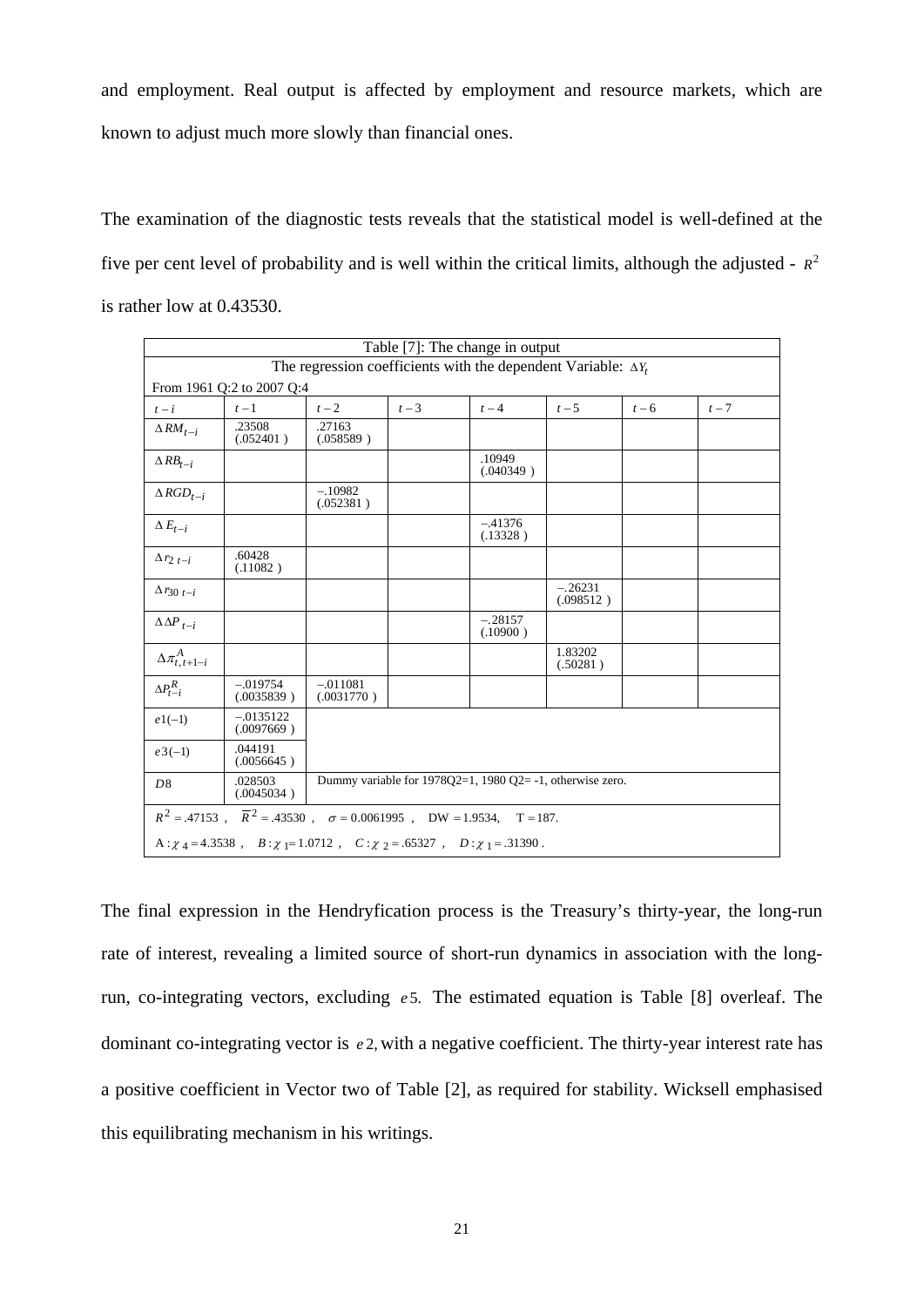| Table [8]: The long-run of Interest                                                                                                  |                                                                                                                     |       |                                                               |                        |                    |                         |       |  |
|--------------------------------------------------------------------------------------------------------------------------------------|---------------------------------------------------------------------------------------------------------------------|-------|---------------------------------------------------------------|------------------------|--------------------|-------------------------|-------|--|
| The regression coefficients with the dependent Variable: $\Delta r_{30t}$                                                            |                                                                                                                     |       |                                                               |                        |                    |                         |       |  |
| From 1961 Q:2 to 2007 Q:4                                                                                                            |                                                                                                                     |       |                                                               |                        |                    |                         |       |  |
| $t - i$                                                                                                                              | $t-1$                                                                                                               | $t-2$ | $t-3$                                                         | $t-4$                  | $t-5$              | $t-6$                   | $t-7$ |  |
| $\triangle RB_{t-i}$                                                                                                                 |                                                                                                                     |       | .053938<br>(.026628)                                          |                        |                    |                         |       |  |
| $\Delta r_{2t-i}$                                                                                                                    |                                                                                                                     |       |                                                               |                        |                    | .24420<br>(.071348)     |       |  |
| $\Delta r_{t-i}$                                                                                                                     |                                                                                                                     |       |                                                               | .13991<br>(.042971)    |                    |                         |       |  |
| $\Delta r_{30 t-i}$                                                                                                                  | .74520<br>(.19307)                                                                                                  |       |                                                               |                        |                    |                         |       |  |
| $\Delta r_{m\,t\!-\!i}$                                                                                                              | $-.69883$<br>(.20706)                                                                                               |       |                                                               | $-.18988$<br>(.086053) |                    |                         |       |  |
| $\Delta\Delta P_{t-i}$                                                                                                               |                                                                                                                     |       | .13122<br>(.048964)                                           |                        |                    |                         |       |  |
| $\Delta \pi^A_{t,t+1-i}$                                                                                                             |                                                                                                                     |       | 1.5747<br>(.40332)                                            | $-1.2725$<br>(.48506)  | 1.4102<br>(.41121) |                         |       |  |
| $\Delta Y_{t-i}$                                                                                                                     |                                                                                                                     |       |                                                               |                        |                    | $-.098123$<br>(.036901) |       |  |
| $\Delta P_{t-i}^R$                                                                                                                   | $-.0050647$<br>(.0023129)                                                                                           |       |                                                               |                        |                    |                         |       |  |
| $e1(-1)$                                                                                                                             | $-.028682$<br>(.0074067)                                                                                            |       |                                                               |                        |                    |                         |       |  |
| $e2(-1)$                                                                                                                             | $-.16886$<br>(.073261)                                                                                              |       |                                                               |                        |                    |                         |       |  |
| $e3(-1)$                                                                                                                             | .021592<br>(.0064468)                                                                                               |       |                                                               |                        |                    |                         |       |  |
| $e^{4(-1)}$                                                                                                                          | $-.0023538$<br>(.0008409)                                                                                           |       |                                                               |                        |                    |                         |       |  |
| D7                                                                                                                                   | .022481<br>(.0028102)                                                                                               |       | Dummy variable for 1980 Q1 = 1, 1980 Q2 = -1, otherwise zero. |                        |                    |                         |       |  |
|                                                                                                                                      | $R^2 = .46671 \ , \quad \overline{R}^2 = .41681 \ , \quad \sigma = 0.0038428 \ , \quad DW = 1.8977, \quad T = 187.$ |       |                                                               |                        |                    |                         |       |  |
| A: $\chi$ <sub>4</sub> = 4.1867, B: $\chi$ <sub>1</sub> = 2.9893, C: $\chi$ <sub>2</sub> = 1.3686, D: $\chi$ <sub>1</sub> = .047570. |                                                                                                                     |       |                                                               |                        |                    |                         |       |  |

At the heart of the empirical model is a combination of interest rates with positive values on the own rate, the short-run and the thirty-year rates of interest, but negative coefficients on the Corporate rates. Positive values on the real monetary base and the rate of inflation with negative responses on the real price of oil and output. In the case of expectations, coefficients are approaching the factor of one with statistical significance.

The diagnostic statistics suggest a parsimonious and sound empirical model with the  $R<sup>2</sup>$  equal to 0.46671, representing only approximately forty-seven per cent of the 'focus' variable being explained by both short- and long-run forces.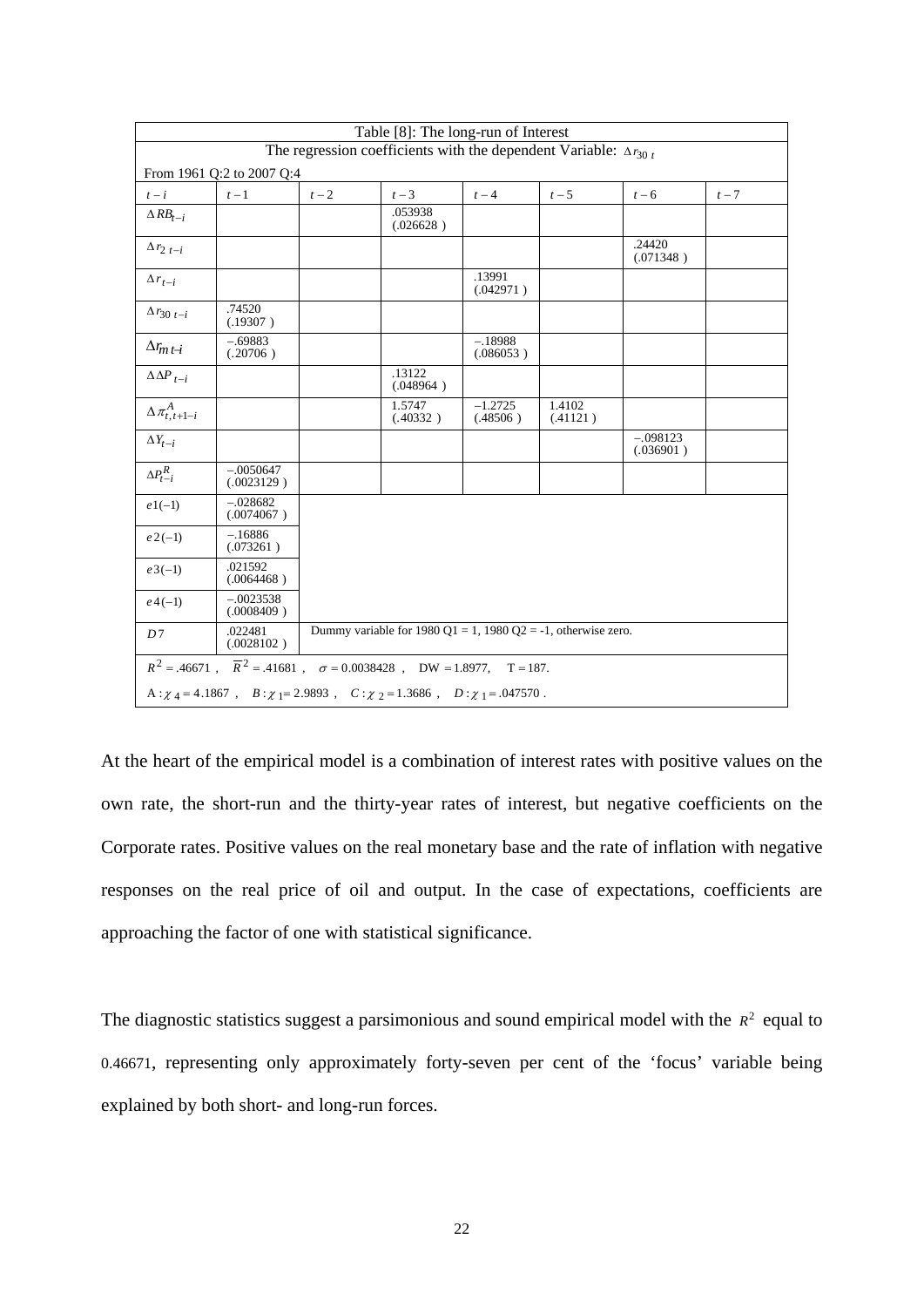### **Conclusions/ Summary**

One of the most important veins running through the monetary system is price expectations along with the rate of inflation, dictating the explanation and feedback mechanisms of stability. The expectations come from the Livingston Survey and are transformed into meaningful observations, firstly on the course of the rate of inflation over the next six months, and then quarterly. Furthermore, the modelling of the expectations and the rate of inflation are based on the second-difference within a VAR framework and not the first difference to ensure the necessary stationary properties.

Explaining the short- and the long-run properties, the process of Hendryfication of the five chosen error-correction equations produced well-defined, restricted empirical models using only the statistically significant variables. Arguably, the major contribution of this statistical analysis is the incorporation of expectations into the monetary side of the economy, bringing the future back into the model.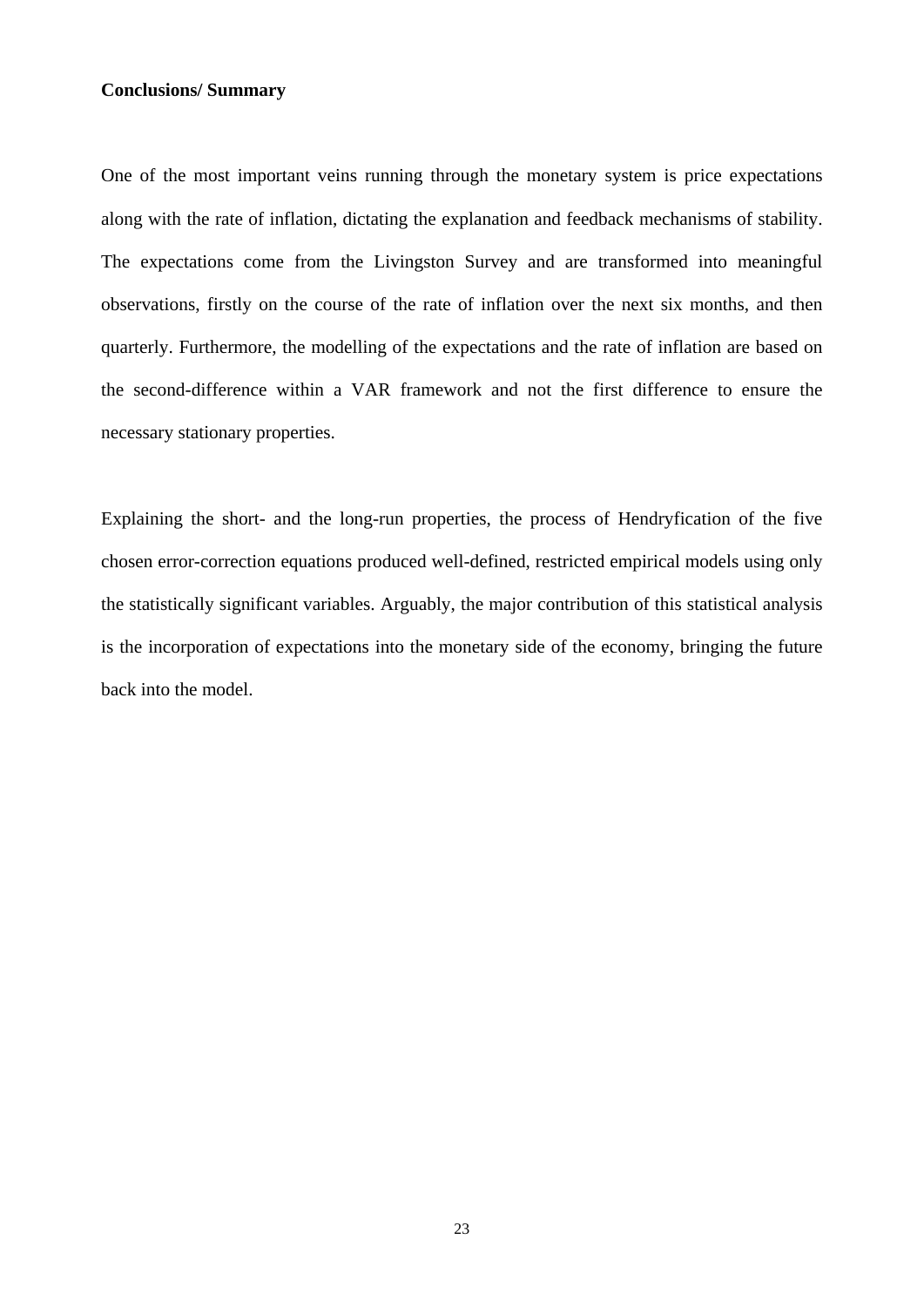#### **Appendix A: Livingston Survey**

In June and December of each year, from 1946 to 1990, when the Federal Bank of Philadelphia took over, Livingston conducted a Survey of professional economists in academic, business, Government and finance sectors to forecast a number of key variables of the economy, such as the Consumer Price Index (CPI). They provide, for example, forecasts for the end of the current month as well as six- and twelve-months-ahead, receiving, on average, fifty replies each time (Cronshore, 1997).

Pesando (1975) suggested that the six-month-ahead forecasts were unbiased, whereas the twelve month forecasts were biased. In fact, Carlson (1977) compared statistical forecasts with the Survey predictions and found that the latter performed better than the former despite a number of problems with the Survey<sup>13</sup>. Given the discussion within the literature, and the results of a statistical experimentation between the two Surveys, the empirical analysis adopted the sixmonth-ahead statistics.

The major difficulty, however, as in the case of the CPI, is that the forecasts are for the level,  $P_{t+1}^E$ , rather than the rate of inflation,  $\pi_{t,t+1}^A$ . The participants predict from the latest release of the CPI, the so called base period figure, namely  $P_t$ , which is sent out to forecasters in May and November, after the release by the Government of the CPI. The results are then announced to the newspapers towards the end of June and of December.

The problem at this stage is that the series is seasonally adjusted from December 2004, but not beforehand. Therefore, it was desirable to seasonally adjust the observations up to September

<u>.</u>

 $13$  Carlson's article (1977) studies the advantages and dis-advantages of the Livingston Survey in particular, from the point of view of the CPI.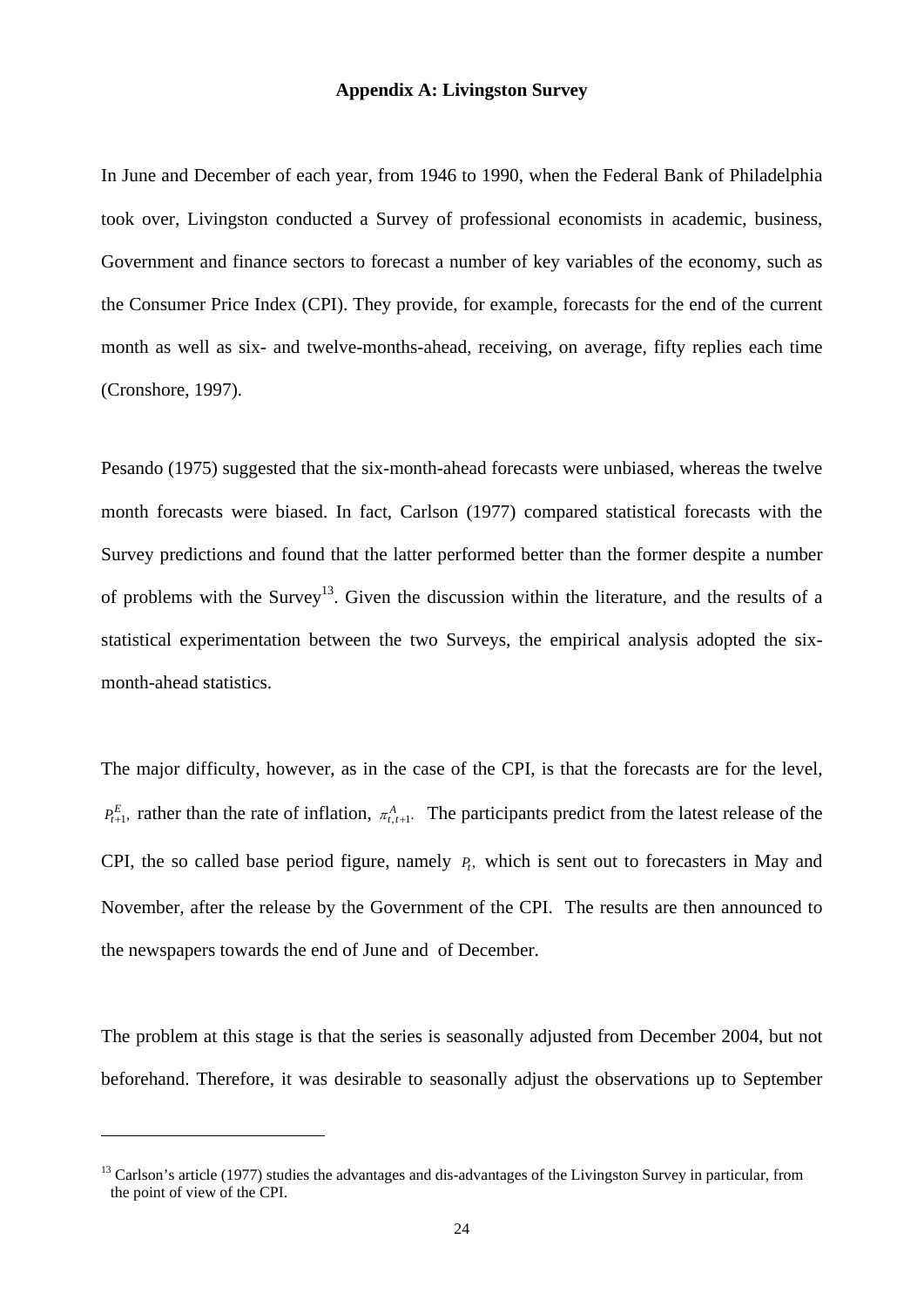2004 and pin the two series together, although the actual data points are not particularly seasonal.

The mean responses of the price expectations series are converted into analytical observations, by calculating the "implied expected rates of inflation" (Carlson, 1977) using the following formula:

$$
\pi_{t,t+1}^{A} = \frac{\text{Forecast of the Six level at Survey date}}{\text{Monthly Base Period}} = \left(\frac{P_{t+1}^{E}}{P_{t}}\right).
$$
 [A.1]

According to the Philadelphia Federal Reserve Bank (2005), the base periods are accurate reflections of the CPI, although because of the uncertainty over the issue date of some the base figures over the historical period, no "annualisation" of the growth rates was adopted to avoid any distortion of the information content.

The half-yearly growth rates are changed into monthly statistics by linear interpolation. Then, to transform them into quarterly observations, the following four months are extracted: March, June, September and December. This method was adopted to be consistent with the other data sets in the econometric study. Logarithms of the extracted data were taken and divided by two, to give estimated quarterly figures.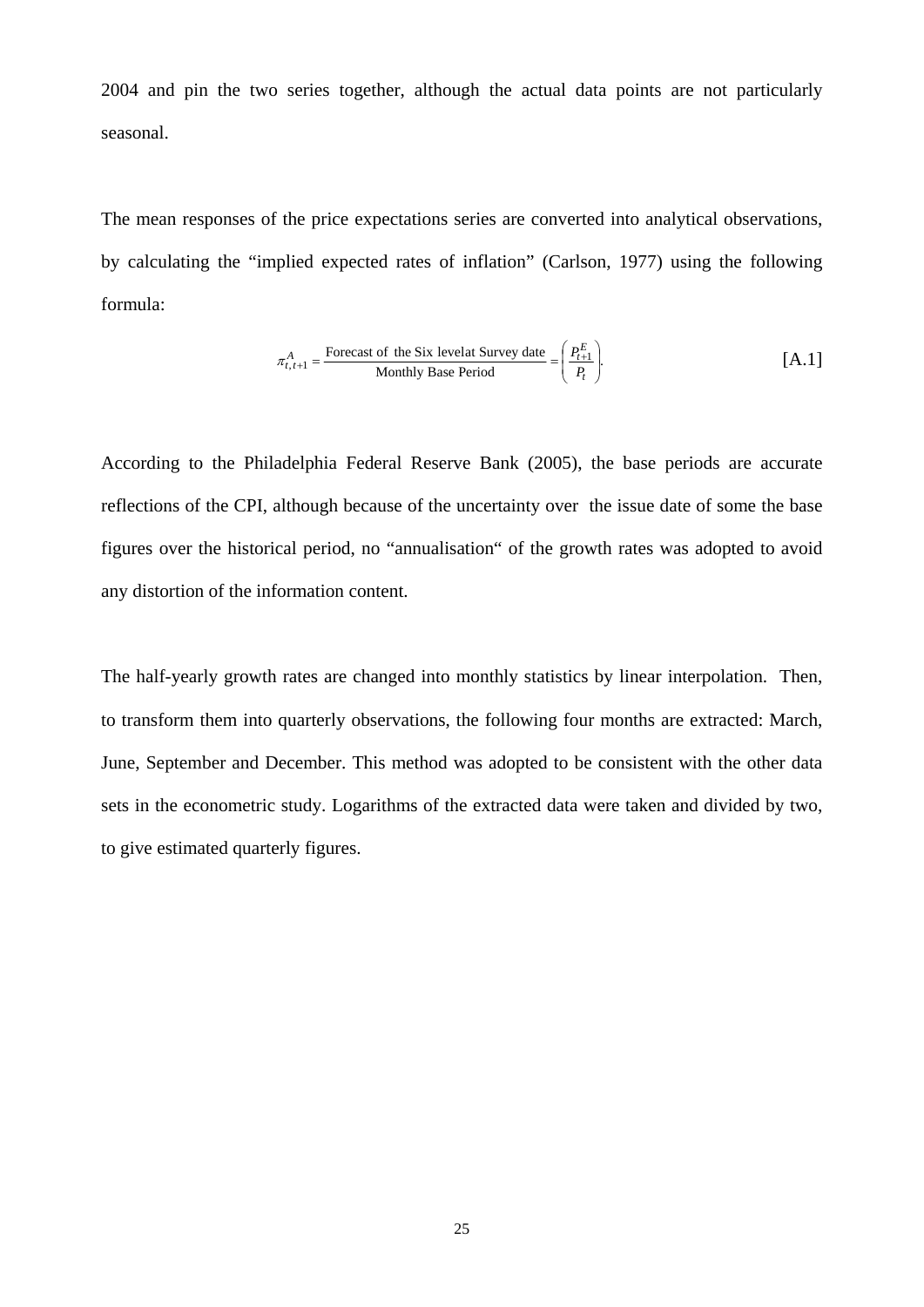#### **References**

Blaug, M. (1997) *Economic Theory in Retrospect*, Fifth Edition, Cambridge University Press, Cambridge.

Bywaters, D.S. and Thomas, D.G. (2008) Output Expectations and Forecasting of U.K. Manufacturing, *Atlantic Economic Journal*, April, 36, pp 125-137.

Carlson, J. A. (1977) A Study of Price Forecasts, *Annals of Economic and Social Measurements*, 6, Winter, pp 27-56.

Cronshore, D. (1997) The Livingston Survey: Still Useful After All These Years, *Federal Bank of Philadelphia, Business Review*, March/ April, pp 1-12

De Grauwe, P. And Polan, M. (2005) Is Inflation Always and Everywhere A Monetary Phenomenon? , *Scandinavian Journal of Economics*, 107(2), pp 239-259.

Enders, W. (2004) *Applied Econometric Time Series*, Second Edition, Wiley, Hoboken.

Granger, C. And Lee, T-H (1990) Multicointegration, *Advances in Econometrics* 8, pp 77-84.

Hendry, D.F. (1983) Econometric Modelling: Consumption in retrospect, *Scottish Journal of Political Economy*, 30, pp 193-220.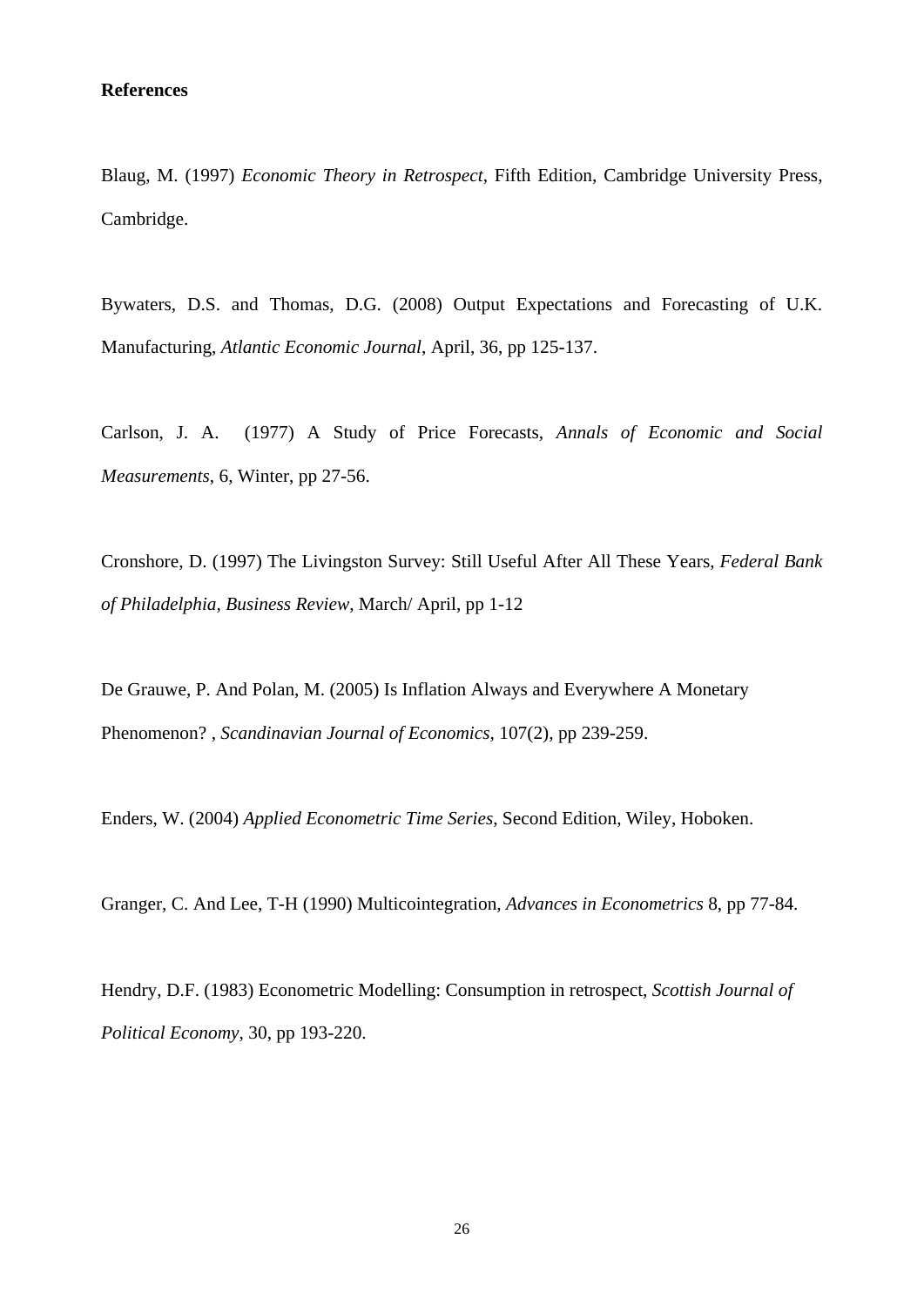Hendry, D.F. (1987) Economic methodology: a personal perspective, *In Advances in Econometrics: 5th World Congress*, Vol.2, (Bewley, T.F., ed.), pp 236 261, Cambridge University Press, Cambridge.

Hicks, J.R. (1968) *Value and Capital*, Second Edition, Clarendon Press, Oxford.

Johansen, S. (1988) Statistical Analysis of Cointegration Vectors, *Journal of Economic Dynamics and Control*, 12, June-September, pp 231-254.

Keynes, J.M. (1936) *The General Theory of Employment, Interest and Money*, Macmillan Cambridge University Press, Cambridge.

Livingston Survey Documentation (2005), *Federal Reserve Bank of Philadelphia*, December.

Maddison, A. (2003) *The World Economy: Historical Statistics*, OECD. Publications, Paris.

Morana, C. And Bagliano, F.C. (2007) Inflation and Monetary Dynamics in the U.S.A.: a quantity-theory approach, *Applied Economics*, 39, pp 229-244.

Pesando, J.E. (1975) A Note on the Rationality of the Livingston Price Expectations, *Journal of Political Economy*, 83, August, pp 849-58.

Popper, K. (1970) *The Poverty of Historicism*, Routledge and kegan Paul, London.

Stock, J. And Watson, M. (1988) Testing for Common Trends, *Journal of the American Statistical Association*, 83, December, pp 1097-1107.